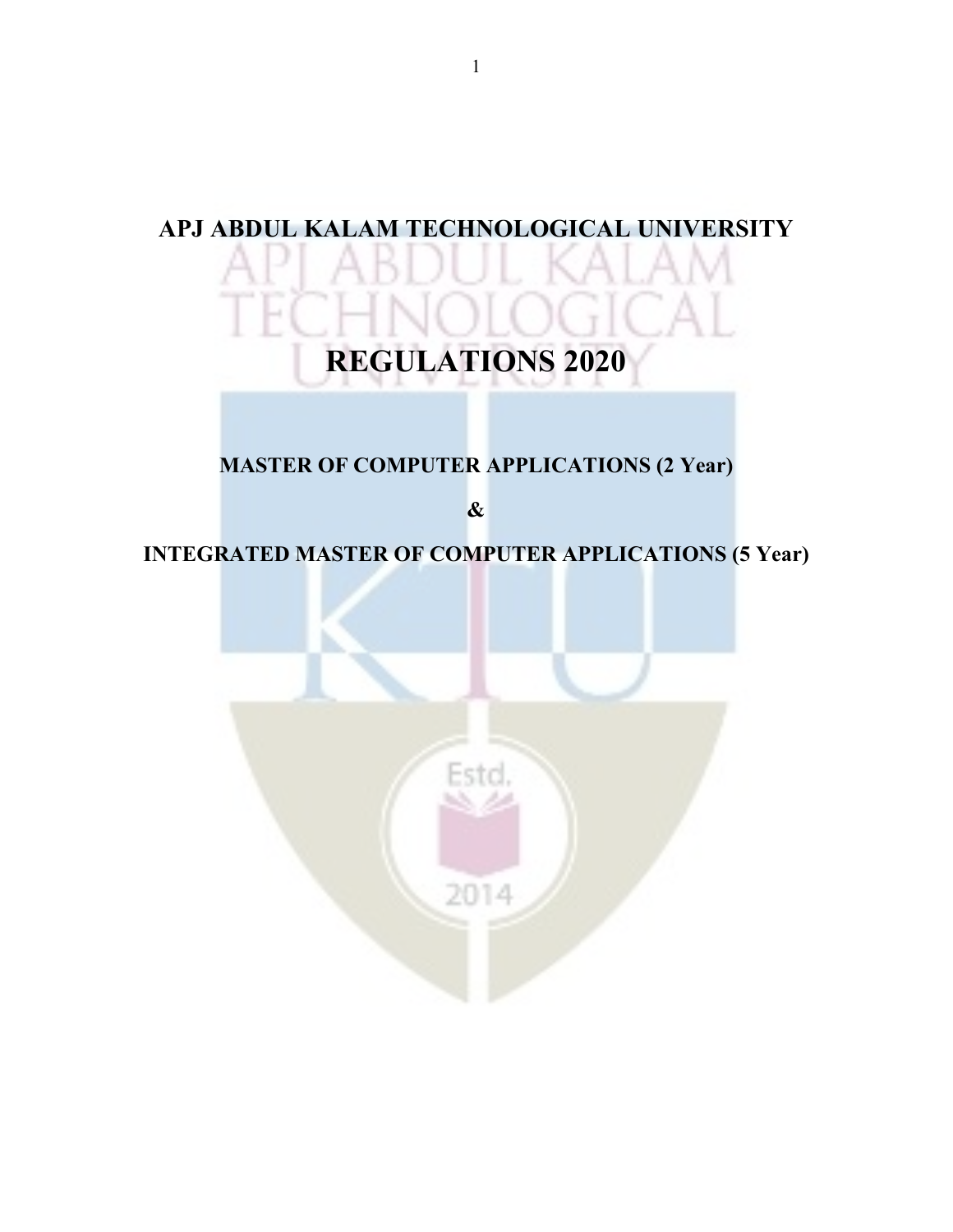## **The A. P. J. Abdul Kalam Technological University Academic Regulations for MCA, 2020**

This may be called the A. P. J. Abdul Kalam Technological University Academic Regulations for MCA, 2020. These are subject to the provisions of the APJ Abdul Kalam Technological University Act, 2015, the statutes and ordinances if any issued in the subject from time to time. It is the express understanding that these regulations are subject to the approval of the concerned statutory bodies of the University. These regulations shall be applicable for students admitted from 2020 onward. Į NOLOGIC

 $\overline{\mathbb{L}}$ 

|      | 8 L<br>North American<br>1. PREAMBLE                                                                 |
|------|------------------------------------------------------------------------------------------------------|
| R1.1 | The University has the right to modify the regulations from time to time.                            |
| R1.2 | The Provisions contained in this set of regulations govern the policies and procedures               |
|      | on the admission and registration of students, imparting instructions of course,                     |
|      | conducting of the examination and evaluation and certification of students'                          |
|      | performance and all amendments there to leading to the said MCAProgramme(s).                         |
| R1.3 | This set of Regulations, on approval by the BoG, APJAKTU shall supersede all the                     |
|      | corresponding earlier sets of regulations of the University for the MCA Degree                       |
|      | Programmes along with all the amendments thereto, and shall be binding on all                        |
|      | students undergoing the said Post Graduate Degree Programme(s) conducted by its                      |
|      | affiliated colleges.                                                                                 |
| R1.4 | This set of Regulations, may evolve and get updated or refined or modified or amended                |
|      | through appropriate approvals from the University Bodies, from time to time, and shall               |
|      | be binding on all parties concerned, including the Students, Faculty, Staff,                         |
|      | Departments, and University Authorities.                                                             |
| R1.5 | The MCA Degree of A. P. J. Abdul Kalam Technological University shall be conferred                   |
|      | on students who are admitted to the program and who fulfill all the requirements for the             |
|      | award of the Degree.                                                                                 |
|      | 2. ELIGIBILITY OF ADMISSION                                                                          |
| R2.1 | MCA (2 Year)                                                                                         |
|      | Candidates should have passed BCA/Bachelor Degree in Computer Science                                |
|      | Engineering or equivalent Degree.<br><b>OR</b>                                                       |
|      | Passed B.Sc./B.Com/BA with Mathematics at $10 + 2$ level or at Graduation level                      |
|      | <b>Integrated MCA (5 Year)</b>                                                                       |
|      | Passed 10+2 examination with Mathematics OR Statistics ORAccountancy as                              |
|      | compulsory subjects.                                                                                 |
| R2.2 | MCA (2 Year)<br>Candidates should have obtained at least 50 % marks in the Degree examination. It is |
|      | 45 % in the case of candidates belonging to reserved category.                                       |
|      |                                                                                                      |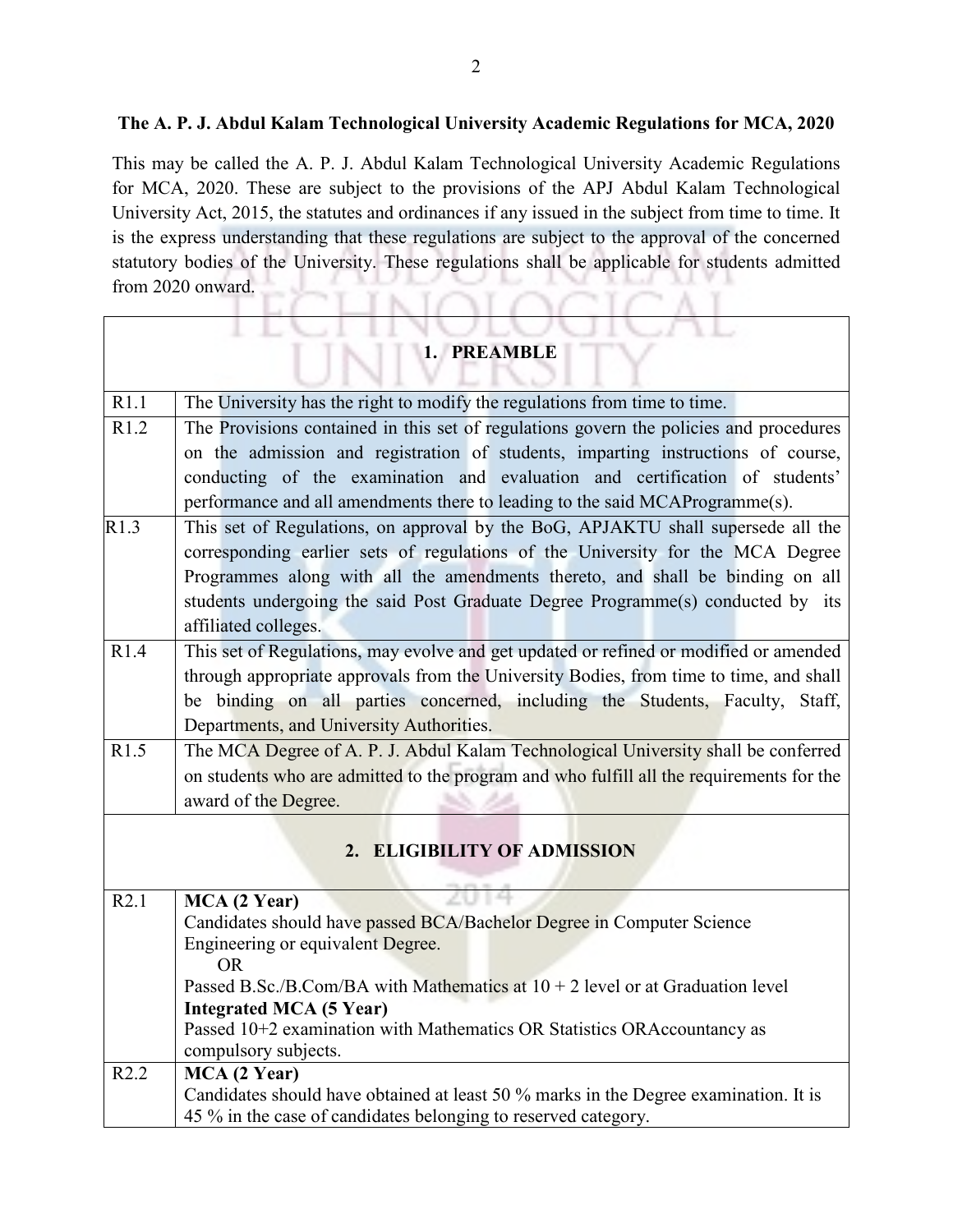|      | <b>Integrated MCA (5 Year)</b>                                                                                         |  |  |
|------|------------------------------------------------------------------------------------------------------------------------|--|--|
|      | Obtained at least 45% marks (40% marks in case of candidates belonging to reserved<br>category) in $10+2$ examination. |  |  |
| R2.3 | The reservation policy of the Government of Kerala and the Government of India from                                    |  |  |
|      | time to time shall be followed in admission to the MCA programme.                                                      |  |  |
| R2.4 | Notwithstanding all that is stated above; the admission policy may be modified from                                    |  |  |
|      | time to time by the University, particularly to conform to the directions from the                                     |  |  |
|      | Government of Kerala and the Government of India. The maximum number of seats                                          |  |  |
|      | under various categories (regular and SC/ST) shall be as per the sanctions of the                                      |  |  |
|      | AICTE, State Government and APJAKTU.                                                                                   |  |  |
| R2.5 | If at any time after admission, it is found that a candidate has not fulfilled any of the                              |  |  |
|      | requirements stipulated by the University or the statutory body concerned, the Vice                                    |  |  |
|      | Chancellor may revoke the admission of the candidate and report the matter to the                                      |  |  |
|      | BOG.                                                                                                                   |  |  |
|      |                                                                                                                        |  |  |
|      | 3. STRUCTURE OF MCA PROGRAM                                                                                            |  |  |
|      |                                                                                                                        |  |  |
| R3.1 | The MCA programme shall be structured on a credit based system following the                                           |  |  |
|      | semester pattern with continuous evaluation.                                                                           |  |  |
| R3.2 | The duration of the MCA programme of the KTU will be two years consisting of four                                      |  |  |
|      | semesters and Integrated MCA programme will normally be five academic years                                            |  |  |
|      | spanning 10 semesters. The maximum duration shall be, for MCA - four academic                                          |  |  |
|      | years spanning 8 semesters and for Integrated MCA – seven academic years spanning                                      |  |  |
|      | 14 semesters. Each semester shall have a minimum of 72 instruction days followed by                                    |  |  |
|      | the end semester examination. The total contact hours are normally 30 hours per week.                                  |  |  |
| R3.3 | The duration for the programme will normally be 4 semesters for MCA (2 year) and 10                                    |  |  |
|      | semesters for Integrated MCA(5year). In case of prolonged illness or other personal                                    |  |  |
|      | exigencies, the university may allow a student who has earned credits for at least one                                 |  |  |
|      | semester, to extend the programme up to the maximum duration of four years in case of                                  |  |  |
|      | MCA (2 year) and seven years in the case of Integrated MCA (5year).                                                    |  |  |
| R3.4 | Every academic year shall have two semesters "1 <sup>st</sup> July to 31 <sup>st</sup> December (Odd                   |  |  |
|      | semester)" and " $1st$ January to 30 <sup>th</sup> June (Even semester)". The vacation of the faculty                  |  |  |
|      | and staff shall be as per the Government orders from time to time. The University shall                                |  |  |
|      | publish academic calendar for each academic year which is to be strictly followed by                                   |  |  |
|      | all affiliated institutions.                                                                                           |  |  |
| R3.5 | The MCA Program shall have a curriculum and syllabi for the courses approved by the                                    |  |  |
|      | Academic Council. Syllabus for any course shall be normally modified/updated once in                                   |  |  |
|      | three years. However, innovative elective courses can be included as and when                                          |  |  |
|      | required, on the recommendations of the Board of Studies and subject to the approval                                   |  |  |
|      | of the Academic Council. All revisions shall be based only on the recommendations of                                   |  |  |
|      | the Board of Studies.                                                                                                  |  |  |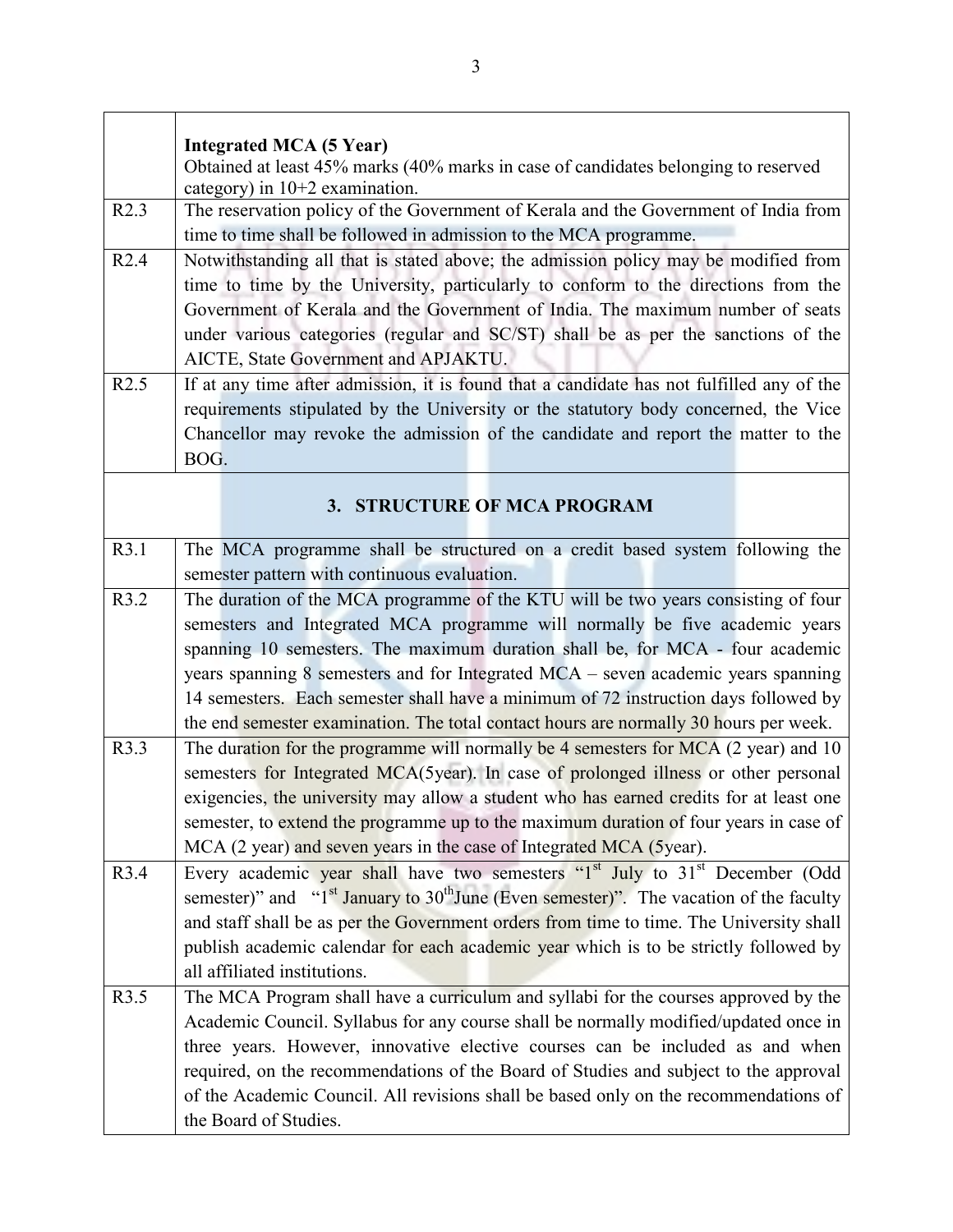| R3.6 | The maximum number of lecture based courses and laboratory courses in any semester<br>shall not exceed 6 and 3 respectively. The maximum number of credits a student can<br>register (course registration) in a semester is limited to 8 credits in excess of the total<br>credits allotted in the curriculum for that semester. |                                                                                     |          |                      |                  |  |  |
|------|----------------------------------------------------------------------------------------------------------------------------------------------------------------------------------------------------------------------------------------------------------------------------------------------------------------------------------|-------------------------------------------------------------------------------------|----------|----------------------|------------------|--|--|
|      |                                                                                                                                                                                                                                                                                                                                  | A common course structure for the MCA programme is to be followed and consist of    |          |                      |                  |  |  |
| R3.7 |                                                                                                                                                                                                                                                                                                                                  | the following courses                                                               |          |                      |                  |  |  |
|      |                                                                                                                                                                                                                                                                                                                                  | Core courses                                                                        |          |                      |                  |  |  |
|      |                                                                                                                                                                                                                                                                                                                                  | <b>Elective</b> courses                                                             |          |                      |                  |  |  |
|      |                                                                                                                                                                                                                                                                                                                                  | Laboratory courses                                                                  |          |                      |                  |  |  |
|      |                                                                                                                                                                                                                                                                                                                                  | Mini Projects                                                                       |          |                      |                  |  |  |
|      |                                                                                                                                                                                                                                                                                                                                  | Seminar                                                                             |          |                      |                  |  |  |
|      |                                                                                                                                                                                                                                                                                                                                  | Comprehensive Viva                                                                  |          |                      |                  |  |  |
|      |                                                                                                                                                                                                                                                                                                                                  | Main Project                                                                        |          |                      |                  |  |  |
|      |                                                                                                                                                                                                                                                                                                                                  | Non-credit courses                                                                  |          |                      |                  |  |  |
|      |                                                                                                                                                                                                                                                                                                                                  |                                                                                     |          |                      |                  |  |  |
| R3.8 |                                                                                                                                                                                                                                                                                                                                  | Every Course comprises of specific Lecture-Tutorial-Practical (L-T-P) schedule. The |          |                      |                  |  |  |
|      |                                                                                                                                                                                                                                                                                                                                  | course Credits are fixed based on the following norms.                              |          |                      |                  |  |  |
|      |                                                                                                                                                                                                                                                                                                                                  | 1 credit for each lecture hour per week                                             |          |                      |                  |  |  |
|      |                                                                                                                                                                                                                                                                                                                                  | 1 credit for each tutorial hour per week                                            |          |                      |                  |  |  |
|      |                                                                                                                                                                                                                                                                                                                                  | 1 credit for1 to 2 Hours Practical(P) per week                                      |          |                      |                  |  |  |
|      |                                                                                                                                                                                                                                                                                                                                  | 2 credits for 3 to 4 Hours Practical $(P)$ per week                                 |          |                      |                  |  |  |
|      | 2 credits for the seminar                                                                                                                                                                                                                                                                                                        |                                                                                     |          |                      |                  |  |  |
|      | 2 credits for the mini projects                                                                                                                                                                                                                                                                                                  |                                                                                     |          |                      |                  |  |  |
|      | 6 credits for comprehensive viva                                                                                                                                                                                                                                                                                                 |                                                                                     |          |                      |                  |  |  |
|      | 12 credits for the main project                                                                                                                                                                                                                                                                                                  |                                                                                     |          |                      |                  |  |  |
|      | Zero credit for non-credit courses                                                                                                                                                                                                                                                                                               |                                                                                     |          |                      |                  |  |  |
|      |                                                                                                                                                                                                                                                                                                                                  |                                                                                     |          |                      |                  |  |  |
|      | The distribution of credits for the course work is given in Table $1 & 2$ .                                                                                                                                                                                                                                                      |                                                                                     |          |                      |                  |  |  |
|      |                                                                                                                                                                                                                                                                                                                                  |                                                                                     |          |                      |                  |  |  |
|      |                                                                                                                                                                                                                                                                                                                                  | Table 1: Distribution of credits among the Semesters for MCA (2 year)               |          |                      |                  |  |  |
|      |                                                                                                                                                                                                                                                                                                                                  |                                                                                     |          |                      |                  |  |  |
|      | Sem                                                                                                                                                                                                                                                                                                                              | Course details                                                                      | Hours    | <b>Total credits</b> | Credits allotted |  |  |
|      |                                                                                                                                                                                                                                                                                                                                  |                                                                                     | per week | allotted             | semester-wise    |  |  |
|      |                                                                                                                                                                                                                                                                                                                                  |                                                                                     |          |                      |                  |  |  |
|      | I                                                                                                                                                                                                                                                                                                                                | Core courses: 4nos                                                                  | 4 each   | $4x4 = 16$           |                  |  |  |
|      |                                                                                                                                                                                                                                                                                                                                  | Lab courses: 3nos                                                                   | 4 each   | $3x^2 = 6$           | 22               |  |  |
|      |                                                                                                                                                                                                                                                                                                                                  |                                                                                     |          |                      |                  |  |  |
|      |                                                                                                                                                                                                                                                                                                                                  | Entrepreneurship and                                                                | 1 hours  | No credit            |                  |  |  |
|      |                                                                                                                                                                                                                                                                                                                                  | innovations in Technology                                                           |          |                      |                  |  |  |
|      |                                                                                                                                                                                                                                                                                                                                  |                                                                                     |          |                      |                  |  |  |
|      | $\mathbf{I}$                                                                                                                                                                                                                                                                                                                     | Core courses: 2nos                                                                  | 4 each   | $2x4 = 8$            |                  |  |  |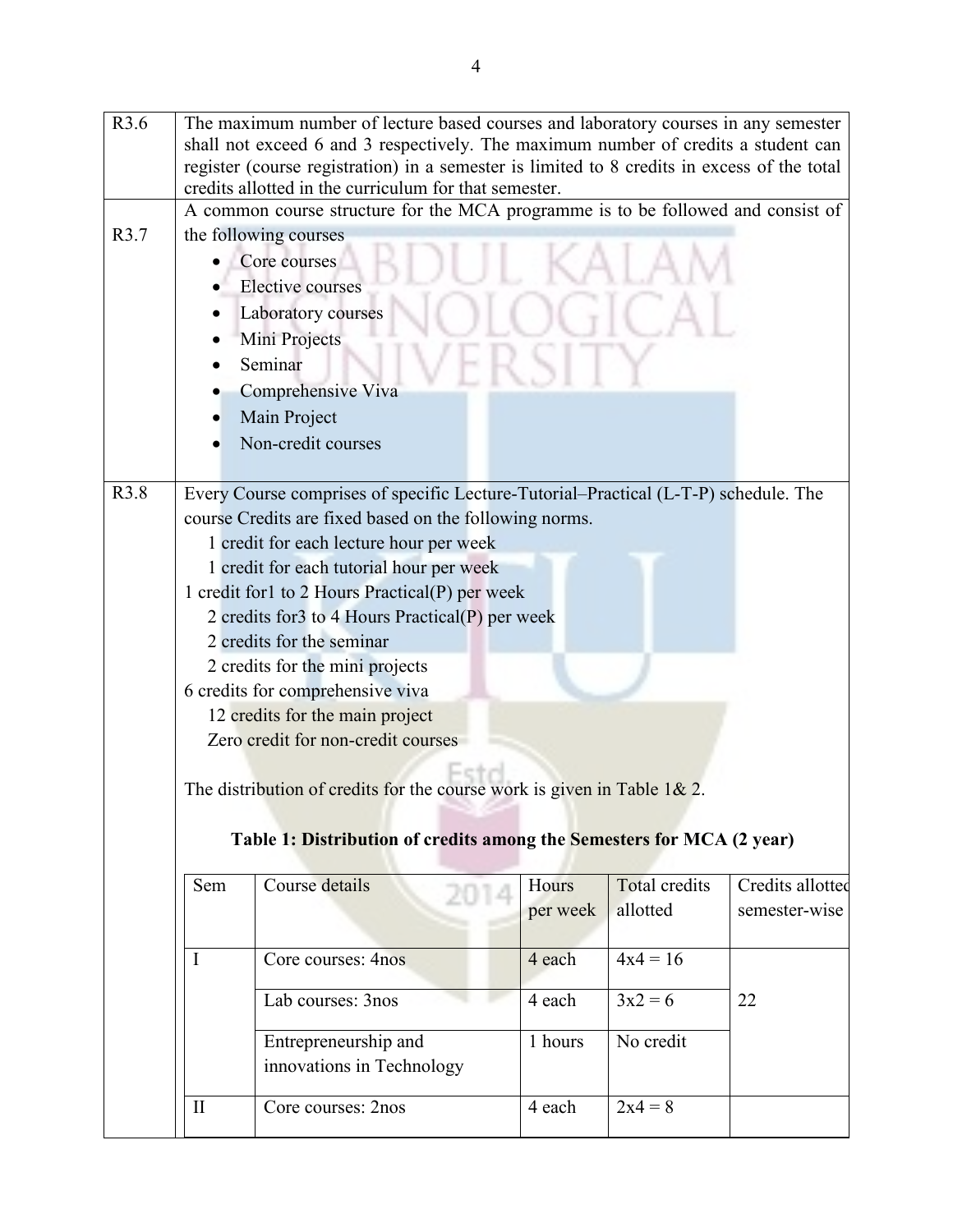|           | Elective: 2nos                             | 4 each   | $2x4 = 8$      |    |  |
|-----------|--------------------------------------------|----------|----------------|----|--|
|           | Lab courses: 3nos                          | 4 each   | $3x^2 = 6$     | 22 |  |
|           | <b>Industrial Readiness Training</b>       | 1 hours  | No credit      |    |  |
| $\rm III$ | Core Courses: 2 nos                        | 4 each   | $2x4 = 8$      |    |  |
|           | Electives : 2 nos                          | 4 each   | $2x4 = 8$      | 22 |  |
|           | Lab courses: 2 nos                         | 4 each   | $2x^2 = 4$     |    |  |
|           | Mini Project                               | 4 hours  | $1*2=2$        |    |  |
|           | Domain Expertise Workshop                  | 1 hours  | No credit      |    |  |
| IV        | Main Project                               | 27 hours | 12             |    |  |
|           | Seminar                                    | 2 hours  | $\overline{2}$ |    |  |
|           | Comprehensive Viva voce                    |          | 6              | 20 |  |
|           |                                            |          |                |    |  |
|           | <b>Total Credits in all four semesters</b> |          |                | 86 |  |

## **Table 2: Distribution of credits among the Semesters for Integrated MCA (5**

**years)**

| <b>Sem</b>   | <b>Course details</b> | <b>Hours</b><br>per<br>week | <b>Total credits</b><br>allotted | <b>Credits</b><br>allotted<br>semester-wise |
|--------------|-----------------------|-----------------------------|----------------------------------|---------------------------------------------|
| I            | Core courses: 5nos    | 4 each                      | $5x4 = 20$                       | 22                                          |
|              | Lab courses: 2nos     | 5&4                         | $2x1 = 2$                        |                                             |
| $\mathbf{I}$ | Core courses: 5nos    | 4 each                      | $5x4 = 20$                       | 22                                          |
|              | Lab courses: 2nos     | 5 & 4                       | $2x1 = 2$                        |                                             |
| III          | Core courses: 5nos    | 4each                       | $5x4 = 20$                       | 22                                          |
|              | Lab courses: 2nos     | 5 & 4                       | $2x1 = 2$                        |                                             |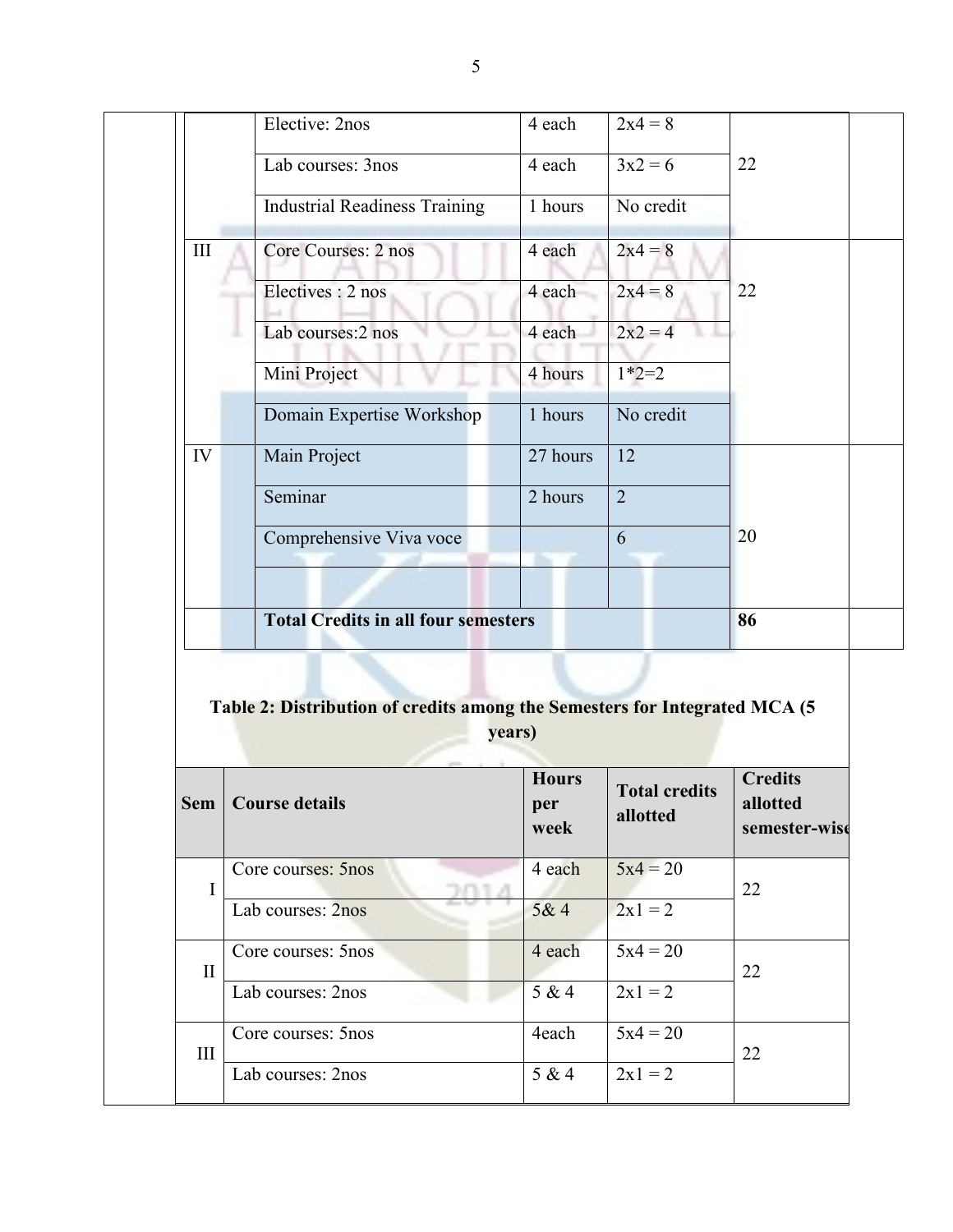| IV          | Core courses: 5nos                                | 4each             | $5x4 = 20$           | 22  |
|-------------|---------------------------------------------------|-------------------|----------------------|-----|
|             | Lab courses: 2nos                                 | 5 & 4             | $2x1 = 2$            |     |
| $\rm V$     | Core courses: 5nos                                | 4each             | $5x4 = 20$           | 22  |
|             | Lab courses: 2nos                                 | 5 & 4             | $2x1 = 2$            |     |
|             | Core courses: 4nos                                | 4each             | $4x4 = 16$           |     |
| VI          | Lab courses: 2nos                                 | 5 & 4             | $2x1 = 2$<br>$1*2=2$ | 20  |
|             | Mini Project 1<br>Core courses: 5nos              | 4 hours<br>4 each | $5x4 = 20$           |     |
|             |                                                   |                   |                      |     |
| <b>VII</b>  | Lab courses: 2nos                                 | 4 each            | $2x1 = 2$            |     |
|             | Entrepreneurship and innovations in<br>Technology | 1hour             | No credit            | 22  |
|             | Core courses: 3nos                                | 4 each            | $3x4 = 12$           |     |
|             | Elective: 2nos                                    | 4 each            | $2x4 = 8$            |     |
| <b>VIII</b> | Lab courses: 2nos                                 | 4 each            | $2x1 = 2$            |     |
|             | <b>Industrial Readiness Training</b>              | 1 hour            | No credit            | 22  |
|             | Core Courses: 2 nos                               | 4 each            | $2x4 = 8$            |     |
|             | Electives : 2 nos                                 | 4 each            | $2x4 = 8$            |     |
|             | $IX$ Lab courses: $2$ nos                         | 4 each            | $2x1 = 2$            | 20  |
|             | Mini Project 2                                    | 4 hours           | $1*2=2$              |     |
|             | Domain Expertise Workshops<br>14                  | 1 hour            | No credit            |     |
| $\mathbf X$ | Main Project                                      | 7 hours           | 12                   |     |
|             | Seminar                                           | 2 hours           | $\overline{2}$       |     |
|             | Comprehensive Viva voce                           |                   | 6                    | 20  |
|             | <b>Total Credits in all ten semesters</b>         |                   |                      | 214 |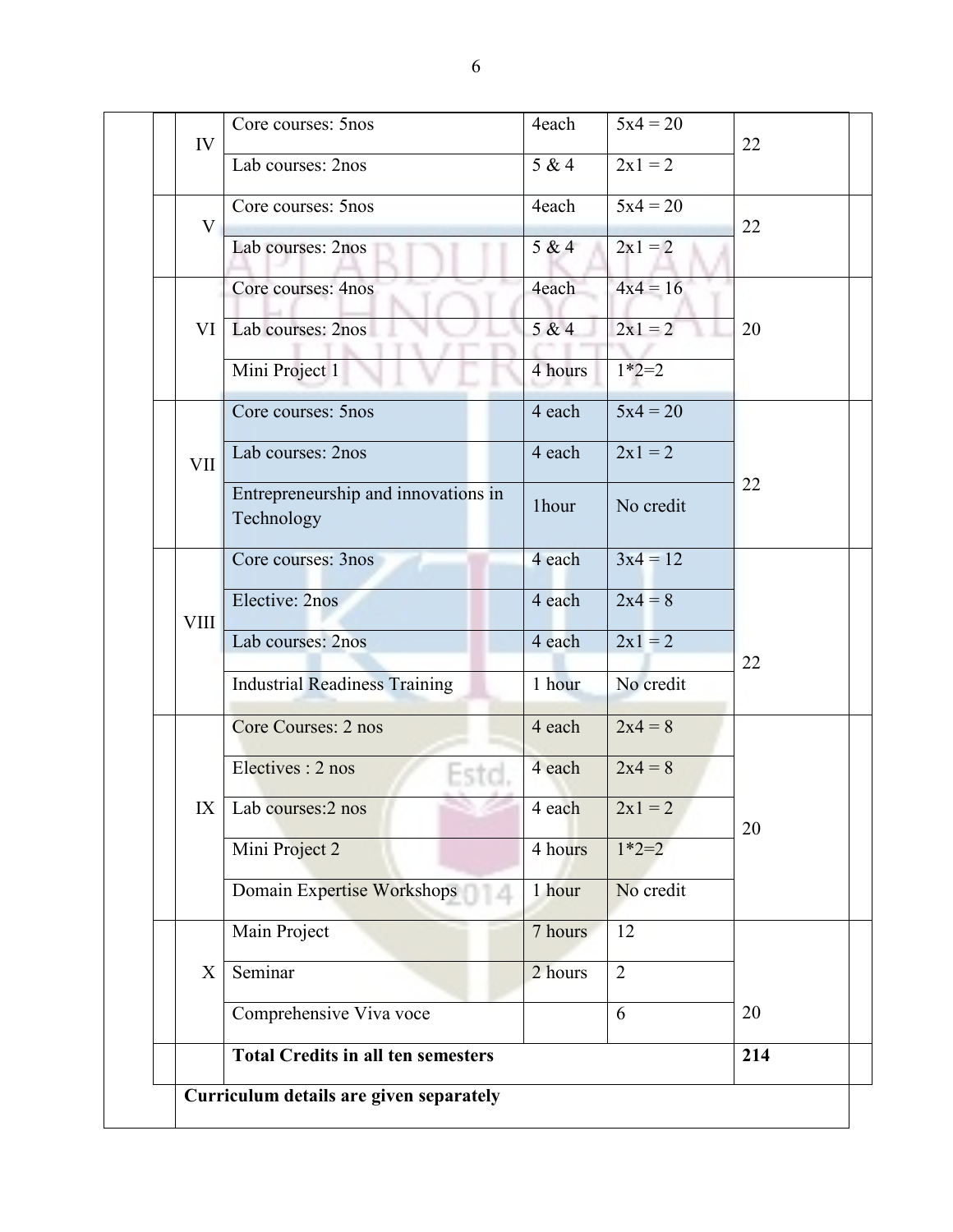| R3.9  | The medium of instruction shall be English. All examinations, project, seminar, reports<br>and presentations shall be in English.                                                                                                                                                                                                                                                                                                                                                                                                                                                                                                                                                                                                                                                                                                                                                                                                                                                                                                                                                                                                                                                                                                                                         |
|-------|---------------------------------------------------------------------------------------------------------------------------------------------------------------------------------------------------------------------------------------------------------------------------------------------------------------------------------------------------------------------------------------------------------------------------------------------------------------------------------------------------------------------------------------------------------------------------------------------------------------------------------------------------------------------------------------------------------------------------------------------------------------------------------------------------------------------------------------------------------------------------------------------------------------------------------------------------------------------------------------------------------------------------------------------------------------------------------------------------------------------------------------------------------------------------------------------------------------------------------------------------------------------------|
| R3.10 | Revision of Regulations notwithstanding all that has been stated above, the University<br>has the right to modify any of the regulations, scheme of studies, examinations and<br>syllabi from time to time.                                                                                                                                                                                                                                                                                                                                                                                                                                                                                                                                                                                                                                                                                                                                                                                                                                                                                                                                                                                                                                                               |
|       | <b>4. ACADEMIC MONITORING AND STUDENT SUPPORT</b>                                                                                                                                                                                                                                                                                                                                                                                                                                                                                                                                                                                                                                                                                                                                                                                                                                                                                                                                                                                                                                                                                                                                                                                                                         |
| R4.1  | There shall be one Faculty Advisor (FA) for a class. The Principal/Director shall assign<br>a regular faculty member with minimum two years of experience as the FA in<br>discussion with the Head of the Department.                                                                                                                                                                                                                                                                                                                                                                                                                                                                                                                                                                                                                                                                                                                                                                                                                                                                                                                                                                                                                                                     |
| R4.2  | The documents regarding all academic and non-academic matters of students shall be<br>kept under the custody of Faculty Advisor.                                                                                                                                                                                                                                                                                                                                                                                                                                                                                                                                                                                                                                                                                                                                                                                                                                                                                                                                                                                                                                                                                                                                          |
| R4.3  | All requests/applications from a student or parent to higher offices are to be<br>forwarded/recommended by his/her Faculty Advisor. Students and parents shall first<br>approach their Faculty Advisor for all kinds of advices, clarifications and permissions<br>on all academic matters. It is the official responsibility of the institution to provide the<br>required guidance, clarifications and advices to the students and parents strictly based<br>on the prevailing academic regulations.                                                                                                                                                                                                                                                                                                                                                                                                                                                                                                                                                                                                                                                                                                                                                                    |
| R4.4  | The FA shall arrange separate or combined meetings with course faculty, parents and<br>students as and when required and discuss the academic progress of students. The<br>Faculty Advisor shall also offer guidance and help to solve the issues on academic and<br>non-academic matters including personal issues of the students. Advisory meetings<br>shall preferably be convened:<br>Immediately after the commencement of the semester.<br>i.<br>Immediately after announcing the marks of first internal evaluation test.<br>ii.<br>The internal marks and eligibility of attendance shall be uploaded in the University<br>portal only after displaying the same in the department notice board at least for two<br>working days. This isfor the information and feedback of the students. Any concerns<br>raised by the students regarding attendance and internal marks shall be looked into in<br>the combined meetings of advisor, course faculty and the students concerned. The<br>Principal/Director/Head of the Department shall ensure to take steps to redress the<br>concerns raised by the students regarding internal assessment and attendance. The FA<br>shall be the custodian of the minutes and action taken reports of the advisory meetings. |
| R4.5  | The FA shall get the minutes and action taken reports of advisory meetings approved<br>by the Head of the Department and the Director. It shall be the duty of the Head of the<br>Department and the Principal/Director to produce it before the University as and when<br>required.                                                                                                                                                                                                                                                                                                                                                                                                                                                                                                                                                                                                                                                                                                                                                                                                                                                                                                                                                                                      |
| R4.6  | The FA shall keep a hard copy of the consolidated statement of attendance and internal<br>marks of their students. It shall be kept with the Head of the Department/Director                                                                                                                                                                                                                                                                                                                                                                                                                                                                                                                                                                                                                                                                                                                                                                                                                                                                                                                                                                                                                                                                                              |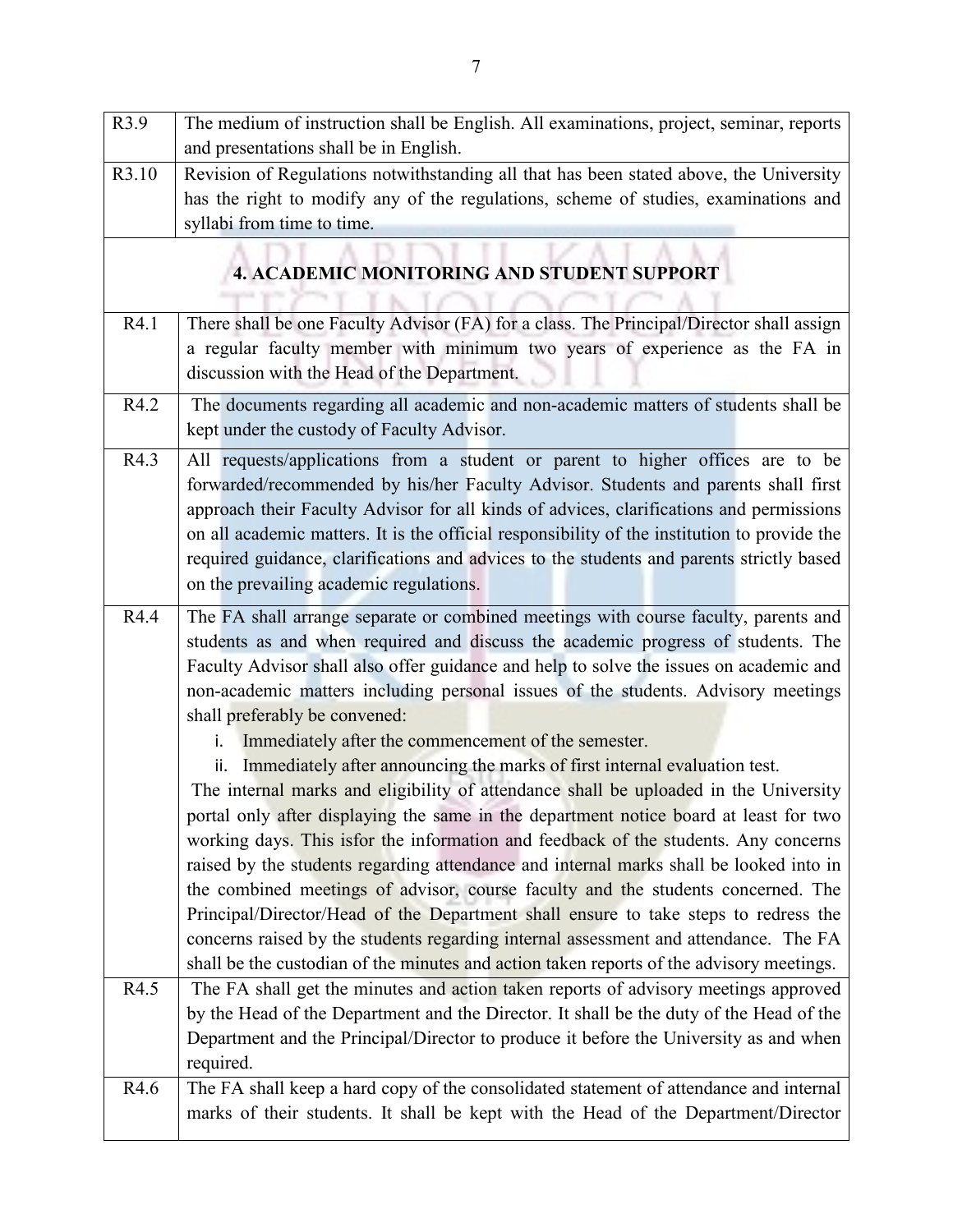|                  | without fail for all sorts of inspections.                                                                                                                                                                                                                                                                                                                                              |
|------------------|-----------------------------------------------------------------------------------------------------------------------------------------------------------------------------------------------------------------------------------------------------------------------------------------------------------------------------------------------------------------------------------------|
| R4.7             | Regular communication with the parents of students in respect of progress in academic<br>matters and other general issues shall be the responsibility of the Faculty Advisor.                                                                                                                                                                                                           |
| R4.8             | The Principal shall inform/forward all regulations, guidelines, communications,<br>announcements issued by the University regarding student academic and other matters<br>to the Head of the Department/Director for information and timely action.                                                                                                                                     |
| R4.9             | It shall be the official responsibility of the Principal to arrange necessary orientation<br>programmes to the Director/Head of the Department and Faculty regarding student<br>counseling, the prevailing University norms, regulations, guidelines and procedures on<br>all academic and other University related matters.                                                            |
|                  | <b>5.0 COURSE REGISTRATION AND ENROLMENT</b>                                                                                                                                                                                                                                                                                                                                            |
| R5.1             | It is mandatory for students to register for the courses they want to attend in a Semester.<br>Students have to register for all courses offered in the first semester at the time of<br>admission and for all courses offered in the second semester before the commencement<br>of second semester. Similarly the students need to register for third and fourth semester.             |
| R5.2             | The dates for registration and enrolment will be given in the academic calendar. Any late<br>enrolment, allowed up to 7 working days from the commencement of the semester, will<br>attract a late enrolment fee.                                                                                                                                                                       |
| R5.3             | A student will become eligible for enrolment only if he/she has registered for the<br>previous semester. In addition he/she has to clear all dues to the Institute up to the end of<br>the previous semester and also he/she and should not have any pending disciplinary<br>proceedings.                                                                                               |
| R5.4             | In extraordinary circumstances like medical grounds, a student may be permitted to<br>withdraw from a semester completely. Normally a student will be permitted to withdraw<br>from the programme only for a maximum continuous period of two semesters.                                                                                                                                |
|                  | <b>6. EVALUATION PROCESS</b>                                                                                                                                                                                                                                                                                                                                                            |
| R <sub>6.1</sub> | There shall be End Semester Examinations (ESE) in every semester for all courses as<br>prescribed under the respective curriculum, except for Non-credit courses, Mini<br>Project and Seminar. The End Semester Examinations shall be conducted by the<br>University. Semester classes shall be completed at least ten days before the<br>commencement of the End Semester Examination. |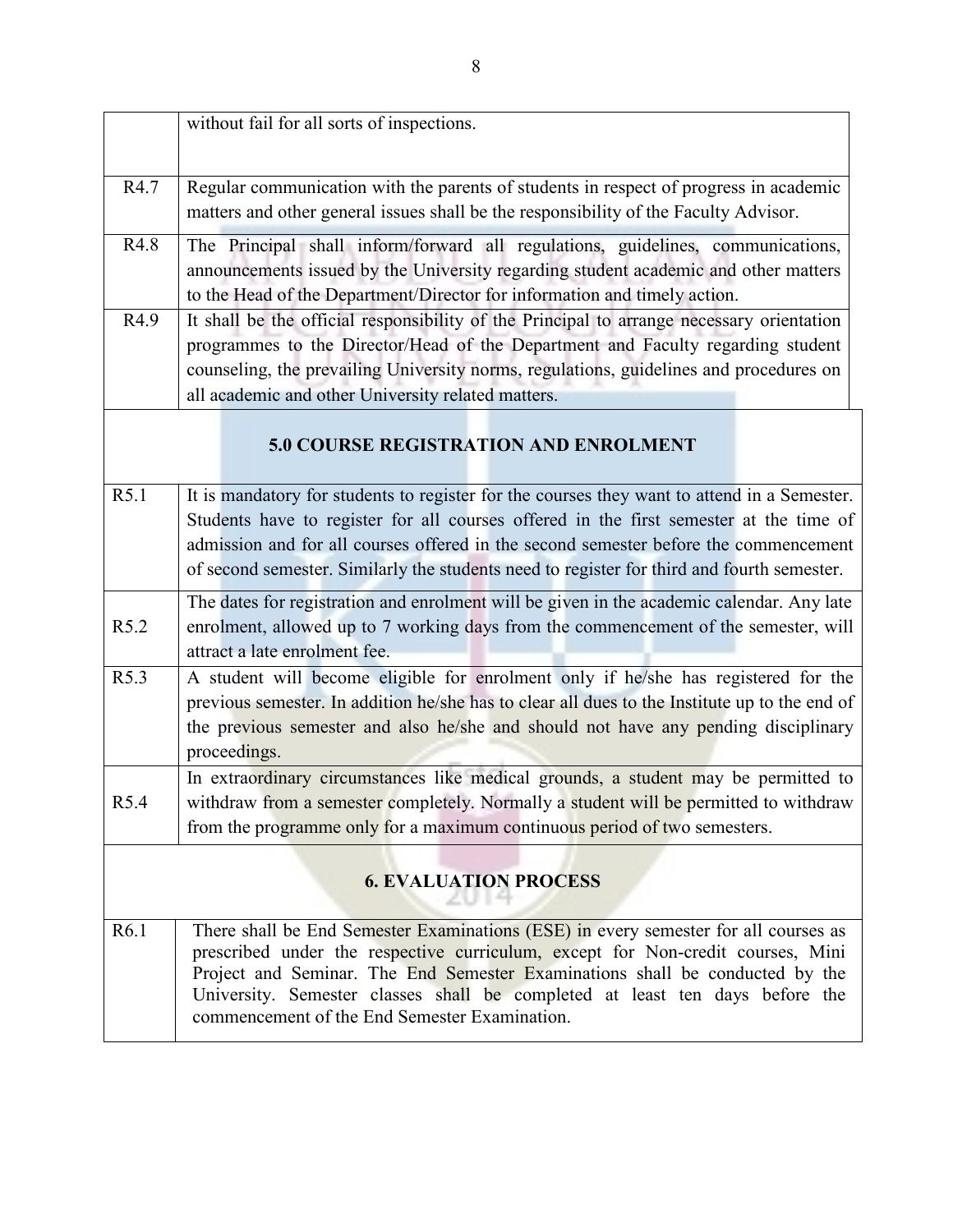| R <sub>6.2</sub> |                             |                                                          | For MCA (2 year), University will publish a list of 10 MOOC Courses on IT               |                   |
|------------------|-----------------------------|----------------------------------------------------------|-----------------------------------------------------------------------------------------|-------------------|
|                  |                             |                                                          | introductory subjects every year. The first-year students shall enroll and successfully |                   |
|                  |                             |                                                          | complete minimum one MOOC course during their first semester and the second MOOC        |                   |
|                  |                             |                                                          | course before completion of their second semester. Submission of 'Successful Course     |                   |
|                  |                             |                                                          | Completion Certificate' to the University is mandatory to publish their results of      |                   |
|                  | respective semesters.       |                                                          |                                                                                         |                   |
|                  |                             |                                                          |                                                                                         |                   |
| R <sub>6.3</sub> |                             |                                                          | The End Semester Examinations (ESE) shall be held twice in a year - May/June (for       |                   |
|                  |                             |                                                          | even semesters) and November/December (for odd semesters). However, the End             |                   |
|                  |                             |                                                          | Semester Examinations of the third & fourth Semesters shall be conducted in both the    |                   |
|                  |                             |                                                          | sessions. The Comprehensive viva is to be done at the beginning of the fourth semester  |                   |
|                  |                             |                                                          | for MCA (year) and at the beginning of the tenth semester for Integrated MCA (5 year).  |                   |
| R <sub>6.4</sub> |                             |                                                          | Candidates in each semester shall be evaluated both by Continuous Internal Evaluation   |                   |
|                  |                             |                                                          | (CIE) and End Semester Examinations (ESE). The ratio of Continuous Internal             |                   |
|                  |                             |                                                          | Evaluation (CIE) to End Semester Examinations (ESE) shall be as below:                  |                   |
|                  | <b>Theory Courses</b><br>1. | : 1: 1.5                                                 |                                                                                         |                   |
|                  | 2. Laboratory Courses       | : 1:1                                                    |                                                                                         |                   |
|                  | 3.<br>Mini Projects         | $\colon$ CIE only                                        |                                                                                         |                   |
|                  | 4.<br>Seminar               | $\therefore$ CIE only                                    |                                                                                         |                   |
|                  | 5.<br>6.                    | Comprehensive Viva: ESE only                             |                                                                                         |                   |
|                  | Main Project                | separately and ESE by External Expert (30 marks).        | : CIE by Supervisors (30 marks) and a Committee (40 marks)                              |                   |
| R6.5             |                             |                                                          | Continuous Internal Evaluation (CIE)): The Continuous Internal Evaluation shall beon    |                   |
|                  |                             |                                                          | the basis of the day-to-day work, periodic tests (minimum two in a semester) and        |                   |
|                  |                             |                                                          | assignments (minimum two). The faculty member (s) concerned shall carry out the         |                   |
|                  |                             |                                                          | Continuous Internal Evaluation (CIE) for the course allotted to him/her. The CIE marks  |                   |
|                  |                             |                                                          | forindividualsubjectsshallbecomputedbygivingweightagetothefollowing                     |                   |
|                  |                             | parameters unless otherwise specified in the curriculum. |                                                                                         |                   |
|                  |                             | <b>Class</b>                                             |                                                                                         | <b>Assignment</b> |
|                  | Course                      | <b>Participation and</b>                                 | <b>Tests/Evaluation</b>                                                                 | <b>Class</b>      |
|                  |                             | <b>Attendance</b>                                        |                                                                                         | work              |
|                  | Theory                      | 20%                                                      | 50%                                                                                     | 30%               |
|                  | Practical                   | 20%                                                      | 40%                                                                                     | 40%               |
|                  | Mini Project                | 10%                                                      | 50%                                                                                     | 40%               |
|                  | Main Project                |                                                          | • Project evaluation by the supervisor $(s)$ : 30 Marks                                 |                   |
|                  |                             |                                                          | • Presentation & evaluation by the Committee : 40 Marks                                 |                   |
|                  |                             | Scope and relevance of topic $-20\%$                     |                                                                                         |                   |
|                  | Seminar                     | Attendance $-10\%$<br>Presentation $-30\%$               |                                                                                         |                   |
|                  |                             | Technical content - 20%                                  |                                                                                         |                   |
|                  |                             | $Report - 20%$                                           |                                                                                         |                   |
|                  |                             |                                                          |                                                                                         |                   |
|                  |                             |                                                          | There shall be minimum two internal evaluation tests, each of 2hrs duration. Each test  |                   |
|                  |                             |                                                          | shall cover 50% of the syllabus and shall be for 50 marks. Retest shall be permitted to |                   |
|                  |                             |                                                          | the students who could not appear for the internal tests due to genuine grounds.        |                   |

The CIE marks for the attendance for each theory, practical and seminar shall be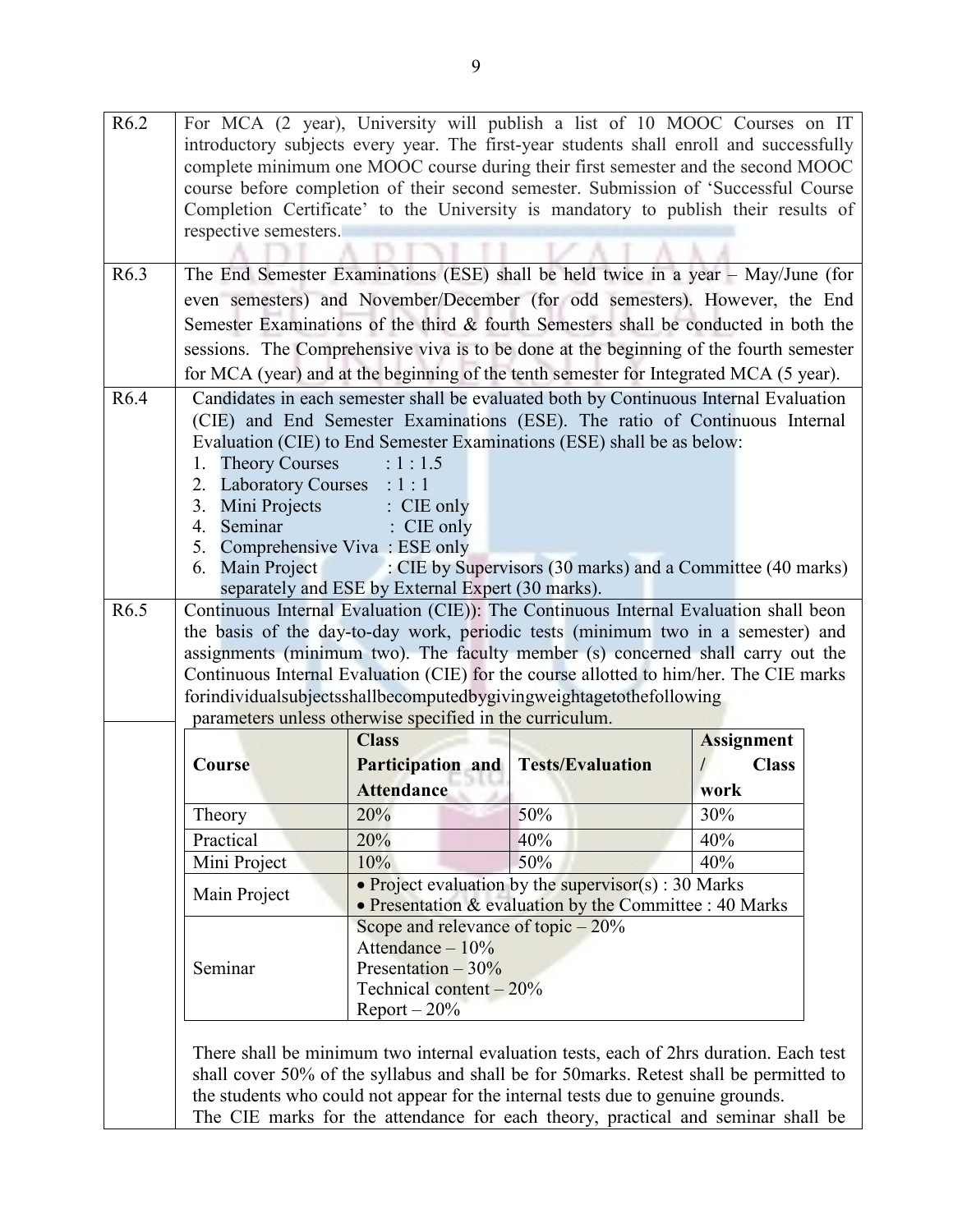|                   | awarded in full, only if the candidate has secured 90% attendance or above in the<br>subject. If a student has attendance for a subject below 90%, reduction in the marks for                                                                                                                                                                                                                   |
|-------------------|-------------------------------------------------------------------------------------------------------------------------------------------------------------------------------------------------------------------------------------------------------------------------------------------------------------------------------------------------------------------------------------------------|
|                   | the attendance shall be made proportionally. The CIE marks obtained by the student                                                                                                                                                                                                                                                                                                              |
|                   | for all subjects in a semester are to be published at least 5 days before the                                                                                                                                                                                                                                                                                                                   |
|                   | commencement of the University examinations. Duty leave shall be accounted for                                                                                                                                                                                                                                                                                                                  |
|                   | awarding the internal marks for attendance.                                                                                                                                                                                                                                                                                                                                                     |
| R <sub>6.6</sub>  | Students, who have completed a course but could not write the end semester<br>examination, shall be awarded "ab" Grade, provided they meet other eligibility criteria<br>(R.6.7). They shall register (exam registration) and appear for the end semester<br>examination at the next opportunity and earn the credits without having to register<br>(course registration) for the course again. |
| R <sub>6.7</sub>  | The main eligibility criteria for registering to the End Semester Examination are                                                                                                                                                                                                                                                                                                               |
|                   | attendance in the course and no pending disciplinary action. The minimum attendance                                                                                                                                                                                                                                                                                                             |
|                   | for appearing for the End Semester Examination is 75% in each course. Students who                                                                                                                                                                                                                                                                                                              |
|                   | do not meet these eligibility criteria are awarded an FE grade.                                                                                                                                                                                                                                                                                                                                 |
| R <sub>6.8</sub>  | The students with FE grade shall register for the courses during the normal semesters                                                                                                                                                                                                                                                                                                           |
|                   | in which the courses are offered.                                                                                                                                                                                                                                                                                                                                                               |
|                   |                                                                                                                                                                                                                                                                                                                                                                                                 |
| R <sub>6.9</sub>  | A student who does not register for all the courses listed in the curriculum for a semester                                                                                                                                                                                                                                                                                                     |
|                   | shall not be eligible to enroll for the next higher semester.                                                                                                                                                                                                                                                                                                                                   |
|                   |                                                                                                                                                                                                                                                                                                                                                                                                 |
| R6.10             | A student will be eligible for the award of MCA Degree of the University on satisfying                                                                                                                                                                                                                                                                                                          |
|                   | the following requirements:                                                                                                                                                                                                                                                                                                                                                                     |
|                   | 1. Fulfilled all the curriculum requirements within the stipulated duration of the                                                                                                                                                                                                                                                                                                              |
|                   | course.                                                                                                                                                                                                                                                                                                                                                                                         |
|                   | 2. Earned the required minimum credits as specified in the curriculum                                                                                                                                                                                                                                                                                                                           |
| R6.11             | 3. No pending disciplinary action.<br>Students registered for a course have to attend the course regularly and undergo the                                                                                                                                                                                                                                                                      |
|                   | Continuous Internal Evaluation (CIE) and appear for the End Semester Examinations                                                                                                                                                                                                                                                                                                               |
|                   | (ESE). Credits for the course are deemed to be earned only on getting at least a pass                                                                                                                                                                                                                                                                                                           |
|                   | grade 'P' or better in the composite evaluation.                                                                                                                                                                                                                                                                                                                                                |
| R6.12             | Pass minimum for a course shall be 40% for the End Semester Examination and 50%                                                                                                                                                                                                                                                                                                                 |
|                   | of CIE and ESA put together. Letter grade 'F' will be awarded to the student for a                                                                                                                                                                                                                                                                                                              |
|                   | course if either his/her mark for the End Semester Examination (ESE) is below 40 %                                                                                                                                                                                                                                                                                                              |
|                   | or the overall mark [Continuous Internal Evaluation $(CIE)$ + End Semester Examination                                                                                                                                                                                                                                                                                                          |
|                   | (ESE)] is below 50 $\%$ .                                                                                                                                                                                                                                                                                                                                                                       |
| R <sub>6.13</sub> | Students who received F grade in an End Semester Examination shall have to appear                                                                                                                                                                                                                                                                                                               |
|                   | for the End Semester Examination at the next opportunity and earn the credits. They                                                                                                                                                                                                                                                                                                             |
|                   | shall not be permitted to register for the course again.                                                                                                                                                                                                                                                                                                                                        |
| R6.14             | Continuous Internal Evaluation mark percentage shall not exceed 30% over the End<br>Semester Examination mark %. CIE marks awarded to a student shall be normalized                                                                                                                                                                                                                             |
|                   | accordingly. For example if the end semester mark % is 40, then the maximum eligible                                                                                                                                                                                                                                                                                                            |
|                   | CIE mark % is $40+30 = 70$ %.)                                                                                                                                                                                                                                                                                                                                                                  |
| R6.15             | Grading is based on the overall % marks obtained by the student in a course, as given                                                                                                                                                                                                                                                                                                           |
|                   | in 6.16. The grade card shall only give the grades against the courses the student has                                                                                                                                                                                                                                                                                                          |
|                   | registered. Semester grade card shall give the grade for each registered course,                                                                                                                                                                                                                                                                                                                |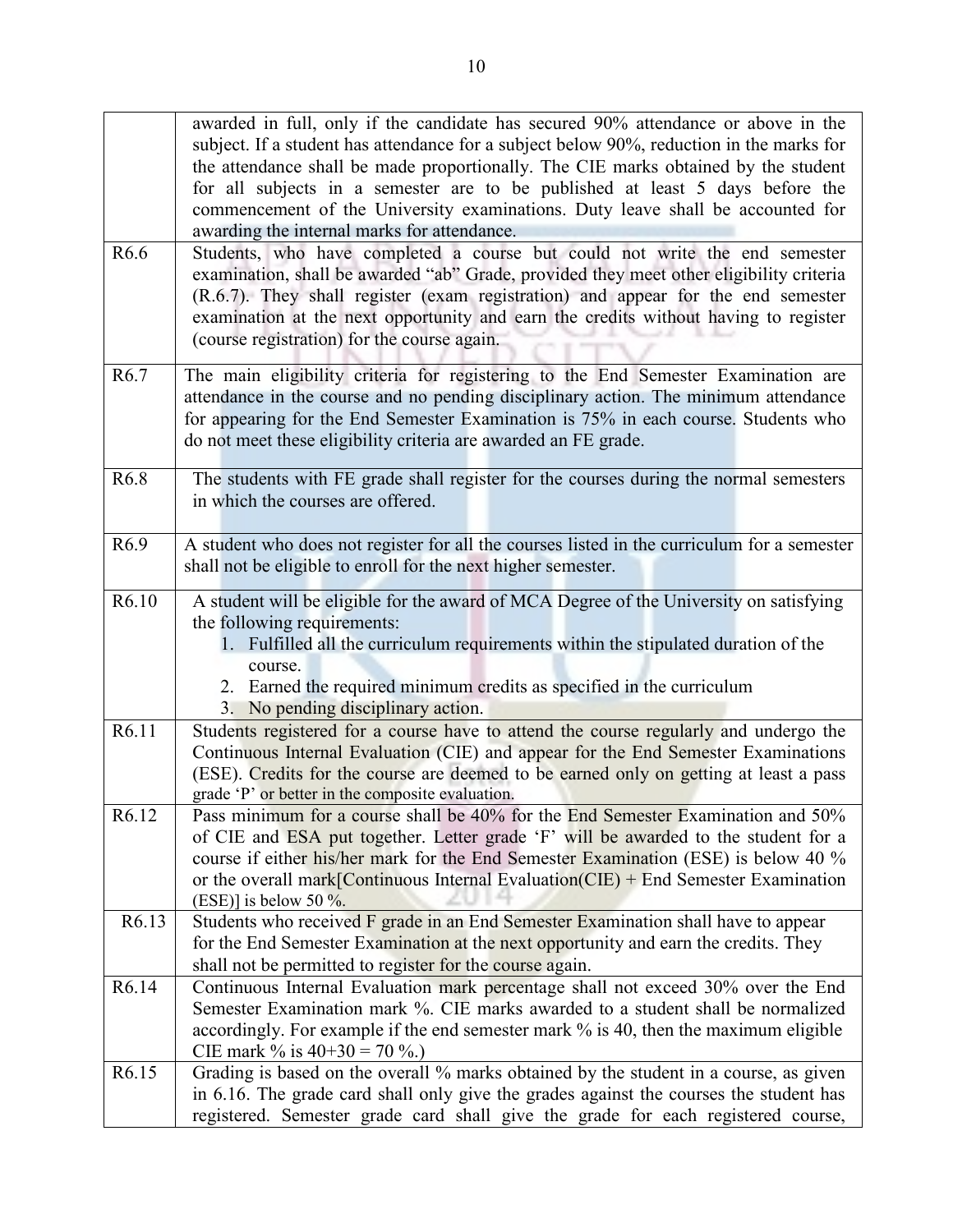|                    | Point Average (CGPA). |                                                         | Semester Grade Point Average (SGPA) for the semester as well as Cumulative Grade                                                                                                                                                                                                                                                                                                                                                                                                                                                                                                                                                                                                                                                                                                                                                                                                                                                                  |
|--------------------|-----------------------|---------------------------------------------------------|---------------------------------------------------------------------------------------------------------------------------------------------------------------------------------------------------------------------------------------------------------------------------------------------------------------------------------------------------------------------------------------------------------------------------------------------------------------------------------------------------------------------------------------------------------------------------------------------------------------------------------------------------------------------------------------------------------------------------------------------------------------------------------------------------------------------------------------------------------------------------------------------------------------------------------------------------|
| R6.16              |                       |                                                         |                                                                                                                                                                                                                                                                                                                                                                                                                                                                                                                                                                                                                                                                                                                                                                                                                                                                                                                                                   |
|                    |                       |                                                         |                                                                                                                                                                                                                                                                                                                                                                                                                                                                                                                                                                                                                                                                                                                                                                                                                                                                                                                                                   |
|                    |                       |                                                         | <b>Grade and Grade Points</b>                                                                                                                                                                                                                                                                                                                                                                                                                                                                                                                                                                                                                                                                                                                                                                                                                                                                                                                     |
|                    | <b>Grades</b>         | Point<br>Grade<br>(GP)                                  | % of Total Marks obtained in the course                                                                                                                                                                                                                                                                                                                                                                                                                                                                                                                                                                                                                                                                                                                                                                                                                                                                                                           |
|                    | S.                    | 10                                                      | 90% and above                                                                                                                                                                                                                                                                                                                                                                                                                                                                                                                                                                                                                                                                                                                                                                                                                                                                                                                                     |
|                    | $A+$                  | 9.0                                                     | 85% and above but less than 90%                                                                                                                                                                                                                                                                                                                                                                                                                                                                                                                                                                                                                                                                                                                                                                                                                                                                                                                   |
|                    | A                     | 8.5                                                     | 80% and above but less than 85%                                                                                                                                                                                                                                                                                                                                                                                                                                                                                                                                                                                                                                                                                                                                                                                                                                                                                                                   |
|                    | $B+$                  | 8.0                                                     | 75% and above but less than 80%                                                                                                                                                                                                                                                                                                                                                                                                                                                                                                                                                                                                                                                                                                                                                                                                                                                                                                                   |
|                    | B                     | 7.5                                                     | 70% and above but less than 75%                                                                                                                                                                                                                                                                                                                                                                                                                                                                                                                                                                                                                                                                                                                                                                                                                                                                                                                   |
|                    | $C +$                 | 7.0                                                     | 65% and above but less than 70%                                                                                                                                                                                                                                                                                                                                                                                                                                                                                                                                                                                                                                                                                                                                                                                                                                                                                                                   |
|                    | $\mathcal{C}$         | 6.5                                                     | 60% and above but less than 65%                                                                                                                                                                                                                                                                                                                                                                                                                                                                                                                                                                                                                                                                                                                                                                                                                                                                                                                   |
|                    | D                     | 6.0                                                     | 55% and above but less than 60%                                                                                                                                                                                                                                                                                                                                                                                                                                                                                                                                                                                                                                                                                                                                                                                                                                                                                                                   |
|                    | $P$ (Pass)            | 5.5                                                     | 50% and above but less than 55%                                                                                                                                                                                                                                                                                                                                                                                                                                                                                                                                                                                                                                                                                                                                                                                                                                                                                                                   |
|                    |                       |                                                         | Below 50% (CIE + ESE) or Below 40                                                                                                                                                                                                                                                                                                                                                                                                                                                                                                                                                                                                                                                                                                                                                                                                                                                                                                                 |
|                    | $F$ (Fail)            | $\mathbf{0}$                                            | % for ESE                                                                                                                                                                                                                                                                                                                                                                                                                                                                                                                                                                                                                                                                                                                                                                                                                                                                                                                                         |
|                    | <b>FE</b>             | $\overline{0}$                                          | Failed due to lack of eligibility criteria<br>(R6.7)                                                                                                                                                                                                                                                                                                                                                                                                                                                                                                                                                                                                                                                                                                                                                                                                                                                                                              |
|                    | ab                    | $\overline{0}$                                          | Could not appear for the end semester<br>examination but fulfills the eligibility<br>criteria.                                                                                                                                                                                                                                                                                                                                                                                                                                                                                                                                                                                                                                                                                                                                                                                                                                                    |
|                    | Classificatio         | <b>First Class with Distinction</b>                     | CGPA 8.0 and above                                                                                                                                                                                                                                                                                                                                                                                                                                                                                                                                                                                                                                                                                                                                                                                                                                                                                                                                |
|                    | n of                  | <b>First Class</b>                                      | CGPA 6.5 and above                                                                                                                                                                                                                                                                                                                                                                                                                                                                                                                                                                                                                                                                                                                                                                                                                                                                                                                                |
|                    | <b>MCA</b>            |                                                         |                                                                                                                                                                                                                                                                                                                                                                                                                                                                                                                                                                                                                                                                                                                                                                                                                                                                                                                                                   |
|                    | Degree.               |                                                         |                                                                                                                                                                                                                                                                                                                                                                                                                                                                                                                                                                                                                                                                                                                                                                                                                                                                                                                                                   |
|                    |                       | Equivalent percentage mark shall be = $10 * CGPA - 2.5$ |                                                                                                                                                                                                                                                                                                                                                                                                                                                                                                                                                                                                                                                                                                                                                                                                                                                                                                                                                   |
|                    |                       |                                                         |                                                                                                                                                                                                                                                                                                                                                                                                                                                                                                                                                                                                                                                                                                                                                                                                                                                                                                                                                   |
| R <sub>6</sub> .17 | improving the grade.  |                                                         | There shall be double valuation of theory papers for which end semester examinations<br>are conducted by the University. The theory answer script shall be valued<br>independently by the two examiners appointed by the University. If the difference<br>between the marks awarded by the two Examiners is not more than 15% of the<br>maximum marks, the marks awarded to the candidate shall be the average of two<br>evaluations. If the difference between the marks awarded by the two Examiners is<br>more than 15% of the maximum marks, the Script shall be evaluated by a third<br>Examiner. The average of the marks of nearest two valuations shall be considered as<br>the marks secured by the candidate. However, if one of the three marks falls exactly<br>midway between the other two, then the highest two marks shall be taken for<br>averaging. There is no provision for revaluation of the semester answer scripts or for |
| R6.18              |                       |                                                         | Students who are in the 'failed' status on declaration of results can apply for review.                                                                                                                                                                                                                                                                                                                                                                                                                                                                                                                                                                                                                                                                                                                                                                                                                                                           |
|                    |                       |                                                         | This facility will be available after obtaining the answer scripts' copy after the                                                                                                                                                                                                                                                                                                                                                                                                                                                                                                                                                                                                                                                                                                                                                                                                                                                                |
|                    |                       |                                                         | declaration of results. Students have to submit their review request, within fifteen days                                                                                                                                                                                                                                                                                                                                                                                                                                                                                                                                                                                                                                                                                                                                                                                                                                                         |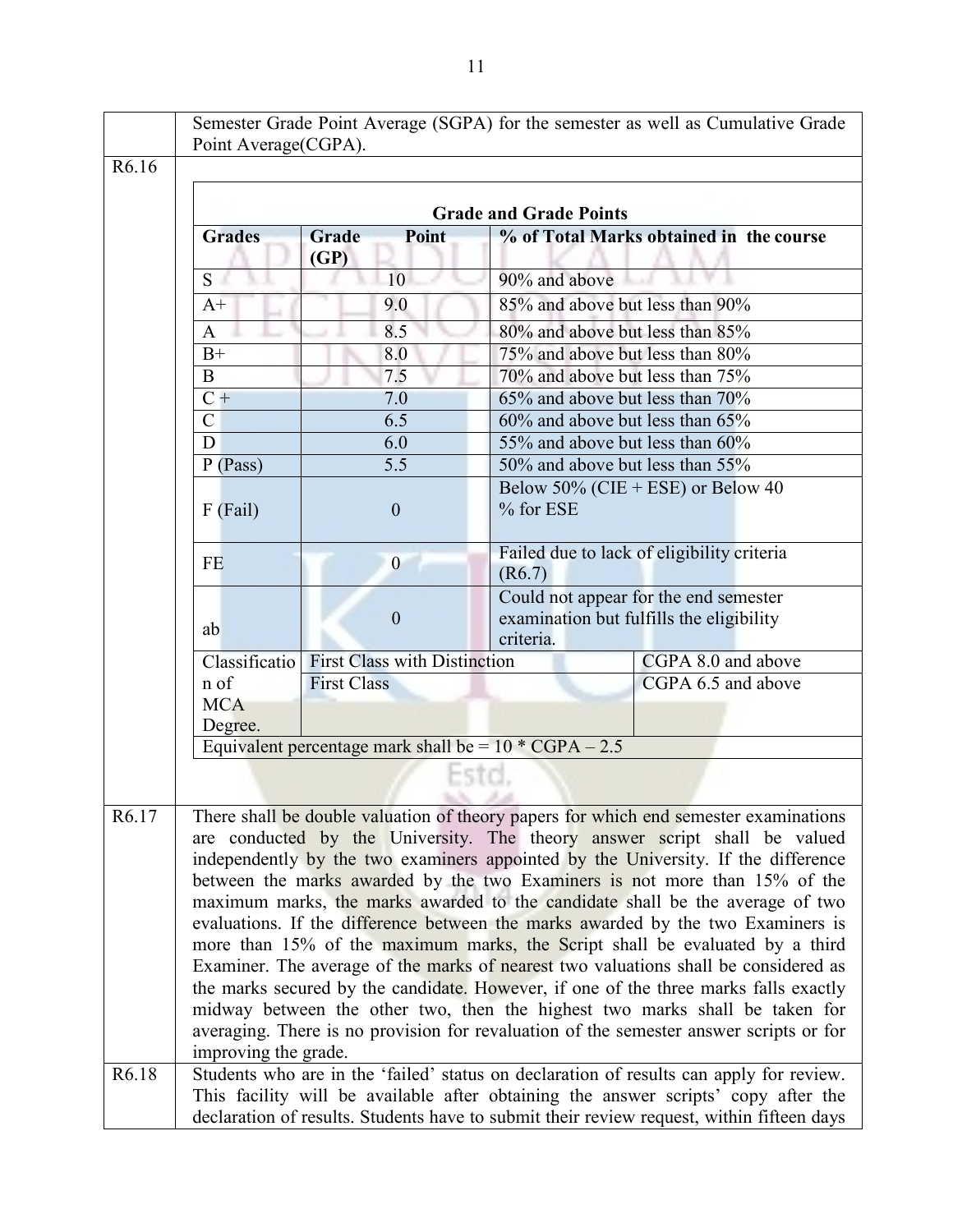|       | of the declaration of results, in the prescribed format recommended by a                               |
|-------|--------------------------------------------------------------------------------------------------------|
|       | competent/mapped faculty, endorsed by the head of the department/Director routed                       |
|       | through the principal. The fee for review will be Rs 5,000 per answer script of which                  |
|       | Rs 3,000 will be refunded in case of a grade change after the review. The paid amount                  |
|       | of Rs 5,000 will be forfeited in case of no grade change after the review. The review                  |
|       | will be carried out by a competent/mapped faculty with a minimum of three years                        |
|       | experience. The result of the review will be final and no appeal will be entertained                   |
|       | thereafter.                                                                                            |
| R6.19 | Grade cards shall be made available in the student login for the registered courses, in                |
|       | every semester. On earning the required credits for the degree, the University will issue              |
|       | the final consolidated grade sheet for the MCA program including CGPA.                                 |
| R6.20 |                                                                                                        |
|       | <b>Calculation of SGPA/CGPA</b>                                                                        |
|       |                                                                                                        |
|       | Semester Grade Point Average (SGPA) and Cumulative Grade Point Average (CGPA)                          |
|       | are calculated as follows.                                                                             |
|       | $SGPA = \Sigma(Ci \times GPi)/\Sigma Ci$ , where 'Ci' is the credit assigned for a course and 'GPi' is |
|       | the grade point for that course. Summation is done for all courses specified in the                    |
|       | curriculum of that semester. The failed and incomplete courses shall also be considered                |
|       | in the calculation.                                                                                    |
|       | $CGPA = \Sigma(Ci \times GPi)/\Sigma Ci$ , where 'Ci' is the credit assigned for a course and 'GPi' is |
|       | thegradepointforthatcourse. Summationisdoneforallcoursesspecifiedinthe curriculum up                   |
|       | to that semester for which the 'CGPA' is needed. Here the failed courses shall also be                 |
|       | accounted.                                                                                             |
|       | CGPA for the MCA programme is arrived at by considering all course credits that are                    |
|       | needed for the degree and their respective grade points.                                               |
|       |                                                                                                        |
| R6.21 | Any act of violation of University directions, indiscipline, misbehavior, or unfair practice           |
|       | in examinations from the part of students, faculty members, staff, institution,                        |
|       | management or any other source shall be viewed very seriously. It is the legal                         |
|       | responsibility of the Principal and the college management to see that the examinations                |
|       | are conducted strictly as per the directions of the University and as specified in the                 |
|       | examination Manual. Malpractices in examinations observed or reported by an official                   |
|       | employed by the University, faculty member, invigilator or anybody shall be                            |
|       |                                                                                                        |
|       | immediately reported to the Principal. The Principal shall in turn conduct a preliminary               |
|       | enquiry giving the student concerned a chance to explain his/her case. The Principal shall             |
|       | then forward the case with his/her preliminary enquiry report and remarks to the                       |
|       | Controller of Examinations along with all related documents and evidences within two                   |
|       | working days. The Controller of examination shall decide the course of action on the                   |
|       | issue as per the prescribed norms in the University Examination Manual.                                |
|       | 7. Break of Study                                                                                      |
| R7.1  | A student is permitted to avail break of study:                                                        |
|       | i) In case of accident or serious illness needing prolonged hospitalization and rest.                  |
|       |                                                                                                        |
|       | ii) In case the student has a bright idea and would like to initiate a start-up venture or             |
|       | develop a product.                                                                                     |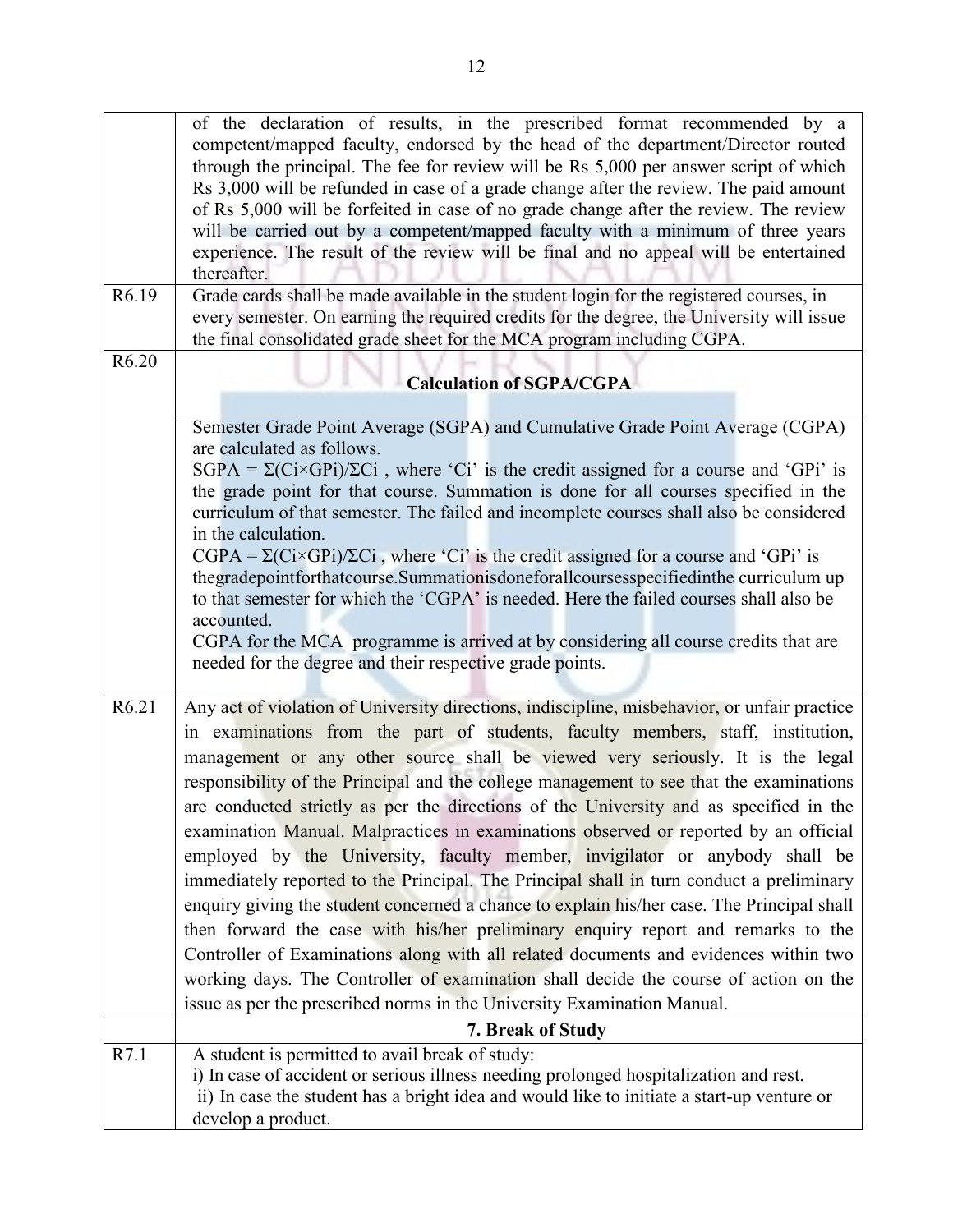|      | iii) In case of any personal reasons that need a break in study.                                                                                        |
|------|---------------------------------------------------------------------------------------------------------------------------------------------------------|
|      | iv) For internship leading to employment.<br>For break of study due to illness, student shall submit all necessary medical reports                      |
|      | together with the recommendation of the doctor treating him giving definite reasons                                                                     |
|      | for break of study and its duration. Before joining back, the student should submit the                                                                 |
|      | fitness certificate from the doctor who treated him.                                                                                                    |
|      | Students who want to initiate a start-up venture or a product development, have to                                                                      |
|      | submit a project report, clearly indicating the purpose, action plan, technical details,                                                                |
|      | funding details and future plans to the college Principal. The Principal shall evaluate                                                                 |
|      | the proposal by constituting an expert team consisting of a technocrat and a bank                                                                       |
|      | executive and take an appropriate decision based on the team's recommendation. The                                                                      |
|      | break of study for the start up shall be permitted only after the $2nd$ semester for a                                                                  |
|      | maximum duration of two semesters. This is however permitted only on successfully                                                                       |
|      | completing the courses listed out in the first semester.                                                                                                |
|      | Students who require a break in study due to personal reasons shall convince the                                                                        |
|      | Principal on the genuine need for it by giving authentic evidence for the same.                                                                         |
|      | Students who require break in study for 'internship leading to employment' shall                                                                        |
|      | produce the offer letter obtained from the employer concerned. The principal shall                                                                      |
|      | verify the authenticity of the offer and submit his recommendation to the University                                                                    |
|      | sufficiently in advance for approval. Only campus placed students with an annual                                                                        |
|      | compensation more than 6 lakhs are eligible to avail this facility.                                                                                     |
|      | In the semester system followed by the University, break of study for an academic year                                                                  |
|      | is the preferred option than break of study for a semester.<br>The student can avail the break of study only with the prior approval of the University. |
|      | The Principal shall upload the request of the student with all relevant documents to the                                                                |
|      | University portal for the approval with his/her recommendations.                                                                                        |
|      | Students shall have to rejoin on the first working day of the same semester on which                                                                    |
|      | he/she had started availing the break of study.                                                                                                         |
|      |                                                                                                                                                         |
|      |                                                                                                                                                         |
|      | 8.Attendance                                                                                                                                            |
| R8.1 | Students are expected to attain 100% attendance for all courses. However, under                                                                         |
|      | unavoidable circumstances they are permitted to avail leave. Total leave of absence                                                                     |
|      | shall not exceed 25% of the academic contact hours for a course and 75% attendance is                                                                   |
|      | mandatory for registering to the end semester examination.                                                                                              |
|      | On medical ground the college Principal can relax the minimum attendance                                                                                |
|      | requirement to 60%, to write the end semester examination. This is permitted for one                                                                    |
|      | or more courses registered in the semester. Principal shall keep all records which led to                                                               |
|      | his decision on attendance, for verification by the Academic Auditors/ University                                                                       |
|      | officials. This provision is applicable only to any two semesters during the entire                                                                     |
|      | program period.                                                                                                                                         |
|      | In case of prolonged illness, break of study is permitted as per R7.1.                                                                                  |
| R8.2 | The Principals are authorized to grant attendance relaxation (duty leave) to the students                                                               |
|      | participating in officially sponsored national level competitions/championships/                                                                        |
|      | tournaments when called upon to do so, up to a maximum of 10%. Such students                                                                            |
|      | should produce the participation certificate countersigned by the University Sports                                                                     |
|      | Coordinator/ the Director of Physical Education in the case of sports activities and the                                                                |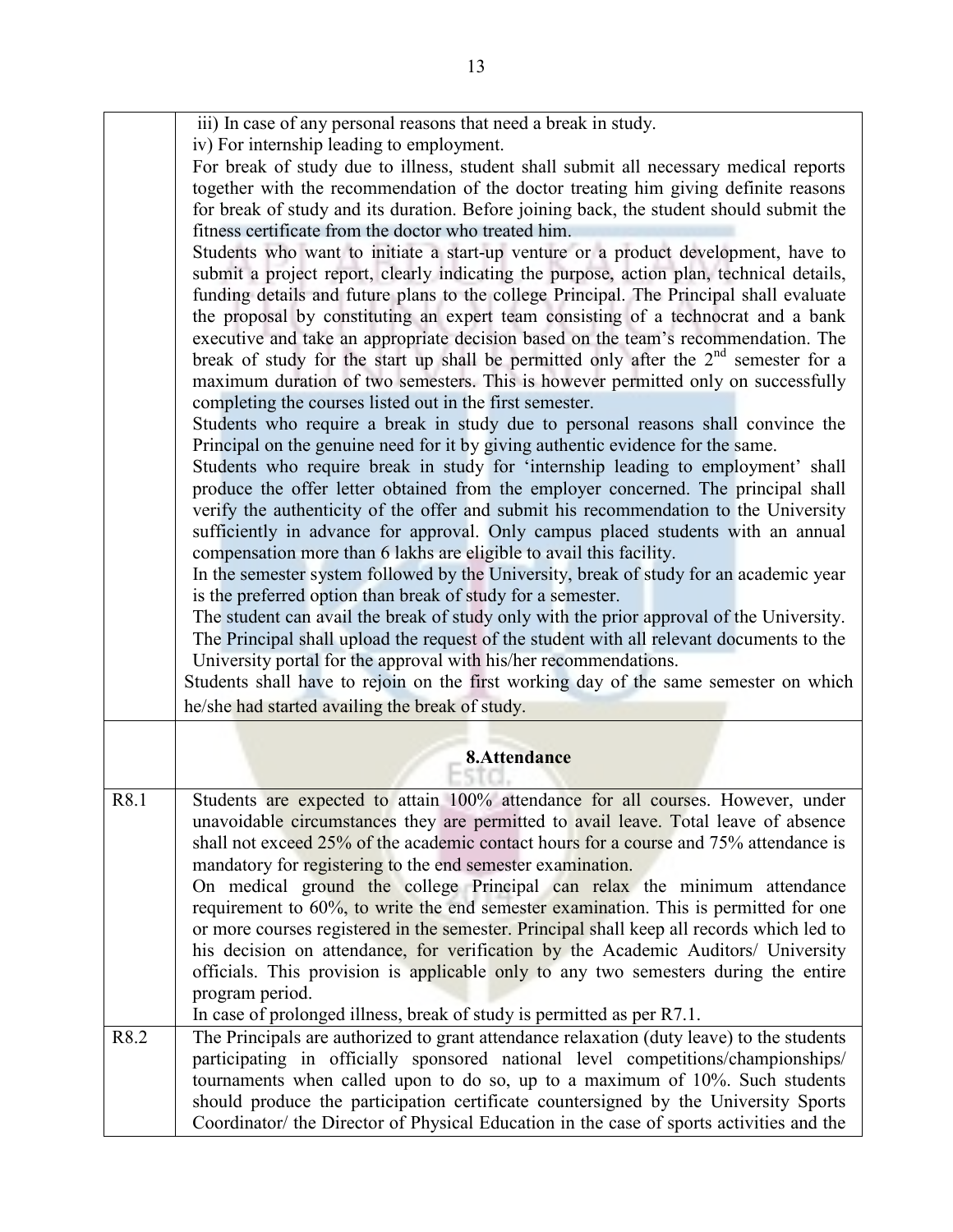| R8.3              | Faculty Advisor in the case of other extracurricular activities, within ten days of the<br>event. The participation certificate thus produced shall be forwarded to the Principal<br>with the due recommendation of the respective Head of the Department. Under any<br>circumstances, the principal shall not consider the certificate if the overall attendance<br>of the candidate is less than 60%. Late applications received shall not be considered on<br>any account. The student shall get official prior permission from the University for<br>representing the University.<br>The Principals are authorized to grant attendance relaxation (duty leave) to the students                                                                                                                                                                                                                                                                                                                                                                                                                                                                                                                                                                                                                                                                                                                                                                                                                                                                                                                                                                  |
|-------------------|-----------------------------------------------------------------------------------------------------------------------------------------------------------------------------------------------------------------------------------------------------------------------------------------------------------------------------------------------------------------------------------------------------------------------------------------------------------------------------------------------------------------------------------------------------------------------------------------------------------------------------------------------------------------------------------------------------------------------------------------------------------------------------------------------------------------------------------------------------------------------------------------------------------------------------------------------------------------------------------------------------------------------------------------------------------------------------------------------------------------------------------------------------------------------------------------------------------------------------------------------------------------------------------------------------------------------------------------------------------------------------------------------------------------------------------------------------------------------------------------------------------------------------------------------------------------------------------------------------------------------------------------------------|
|                   | for organizing extra/co-curricular activities, up to a maximum of 05%. Such students<br>should produce the required documents countersigned by the University Sports                                                                                                                                                                                                                                                                                                                                                                                                                                                                                                                                                                                                                                                                                                                                                                                                                                                                                                                                                                                                                                                                                                                                                                                                                                                                                                                                                                                                                                                                                |
|                   | Coordinator/ the Director of Physical Education in the case of sports activities and the<br>Senior Faculty Advisor in the case of other extra/ co-curricular activities: within ten                                                                                                                                                                                                                                                                                                                                                                                                                                                                                                                                                                                                                                                                                                                                                                                                                                                                                                                                                                                                                                                                                                                                                                                                                                                                                                                                                                                                                                                                 |
|                   | days of the events. The documents thus produced shall be forwarded to the Principal                                                                                                                                                                                                                                                                                                                                                                                                                                                                                                                                                                                                                                                                                                                                                                                                                                                                                                                                                                                                                                                                                                                                                                                                                                                                                                                                                                                                                                                                                                                                                                 |
|                   | with the due recommendation of the respective Head of the Department. Under any                                                                                                                                                                                                                                                                                                                                                                                                                                                                                                                                                                                                                                                                                                                                                                                                                                                                                                                                                                                                                                                                                                                                                                                                                                                                                                                                                                                                                                                                                                                                                                     |
|                   | circumstances, the principal shall not consider the documents, if the overall attendance<br>of the candidate is less than 60%. Late applications received shall not be considered on                                                                                                                                                                                                                                                                                                                                                                                                                                                                                                                                                                                                                                                                                                                                                                                                                                                                                                                                                                                                                                                                                                                                                                                                                                                                                                                                                                                                                                                                |
|                   | any account.                                                                                                                                                                                                                                                                                                                                                                                                                                                                                                                                                                                                                                                                                                                                                                                                                                                                                                                                                                                                                                                                                                                                                                                                                                                                                                                                                                                                                                                                                                                                                                                                                                        |
|                   | 9. Academic Auditing of affiliated institutions.                                                                                                                                                                                                                                                                                                                                                                                                                                                                                                                                                                                                                                                                                                                                                                                                                                                                                                                                                                                                                                                                                                                                                                                                                                                                                                                                                                                                                                                                                                                                                                                                    |
| R9.1              | There shall be academic auditing in each affiliated college at stipulated intervals. The<br>academic auditing shall be conducted jointly by an Internal Quality Assurance Cell<br>(IQAC) within the college and external academic auditor(s) appointed by the University.<br>The Internal Quality Assurance Cell (IQAC) in each college shall oversee and monitor<br>all the academic activities including all internal evaluations and examinations. This cell<br>shall prepare academic audit statements in the formats prescribed by the University for<br>each semester at regular intervals. These reports shall be presented to the external<br>academic auditor(s), who shall use it as reference for independent auditing. The external<br>auditor(s) shall submit the final audit report to the University in the prescribed format.<br>Academic auditing shall cover:-<br>1. Course delivery and adherence to the course plan, syllabus coverage, quality of<br>question papers used for internal examinations, internal evaluation,<br>maintenance of laboratory experimental set ups and equipments, practical<br>assignments, mini projects and conduct of practical classes and their<br>evaluation.<br>2. Co-curricular and Extra-curricular activities available for students.<br>3. Academic functioning of the college encompassing students, faculty and<br>college administration covering punctuality, attendance, discipline, academic,<br>environment, learning ecosystem, academic accountability,<br>academic<br>achievements and benchmarking.<br>The audit shall also cover the quality criteria prescribed by NBA/NAAC. |
|                   | 10. Grace Marks for Sports / Arts Competitions.                                                                                                                                                                                                                                                                                                                                                                                                                                                                                                                                                                                                                                                                                                                                                                                                                                                                                                                                                                                                                                                                                                                                                                                                                                                                                                                                                                                                                                                                                                                                                                                                     |
| R10.1             | Only bona-fide, regular candidates are eligible for the award of Grace Marks.                                                                                                                                                                                                                                                                                                                                                                                                                                                                                                                                                                                                                                                                                                                                                                                                                                                                                                                                                                                                                                                                                                                                                                                                                                                                                                                                                                                                                                                                                                                                                                       |
| R <sub>10.2</sub> | The criterion for the award of Grace Marks is representing the University in officially                                                                                                                                                                                                                                                                                                                                                                                                                                                                                                                                                                                                                                                                                                                                                                                                                                                                                                                                                                                                                                                                                                                                                                                                                                                                                                                                                                                                                                                                                                                                                             |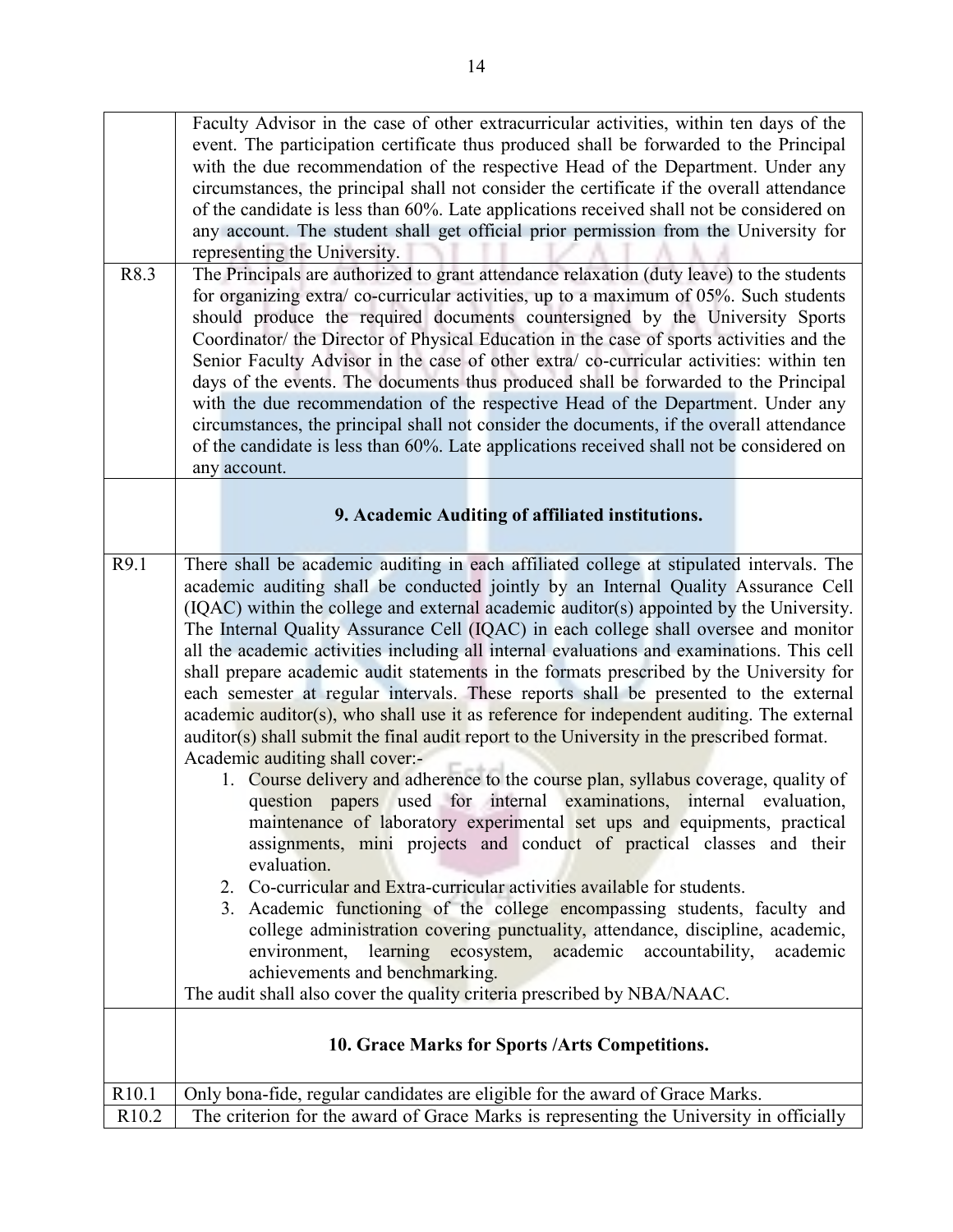|                    | sponsored national level competitions/championships/ tournaments when called upon           |
|--------------------|---------------------------------------------------------------------------------------------|
|                    | to do so. The student shall get official prior permission from the University for           |
|                    | representing the University.                                                                |
| R <sub>10.3</sub>  | The maximum grace marks that can be awarded to a candidate in a particular semester         |
|                    | for all activities put together shall be 5% of the aggregate maximum End Semester           |
|                    | Examination marks of all theory courses for which the University conducts End               |
|                    | Semester Examinations.                                                                      |
| R <sub>10.4</sub>  | The maximum grace marks that can be awarded to a student for a theory course in a           |
|                    | particular semester for all activities put together shall not exceed 10% of the maximum     |
|                    | aggregate marks of End Semester Examination of the course.                                  |
| R <sub>10.5</sub>  | The Grace Marks shall not be awarded to a student for Practical/ Lab/ Viva Voce/            |
|                    | internal assessment/ Seminar etc even though she/he fails for the same.                     |
| R <sub>10.6</sub>  | Eligible Grace Marks shall be distributed equally on all theory papers/courses of an        |
|                    | examination. However, re – distribution of Grace Marks shall be allowed only in the         |
|                    | case of those courses of an examination for which the candidate has passed. Re-             |
|                    | distribution is possible from passed courses to failed courses only. Re-distribution of     |
|                    | Grace Marks is not permissible from failed courses to other courses for a pass.             |
| R <sub>10.7</sub>  | The Grace Marks shall be awarded for all theory papers/courses/subjects in a semester.      |
| R <sub>10.8</sub>  | Re- distribution shall be done only for enabling a candidate to obtain the minimum          |
|                    | marks required for a pass.                                                                  |
| R <sub>10.9</sub>  | Grace Marks shall not be $re$ - distributed from one semester to another semester.          |
| R10.10             | If the candidate does not secure the minimum marks required for a pass even after           |
|                    | effecting re- distribution, eligible moderation fixed by the respective board if any, shall |
|                    | be awarded to that candidate in addition to the Grace Marks for a pass.                     |
| R10.11             | Eligible Grace Marks shall be awarded for the regular examination of the performing         |
|                    | semester only. Grace Marks shall not be awarded for supplementary examinations.             |
| R <sub>10.12</sub> | The performing semester shall be considered from $1st$ July to $31st$ December (Odd         |
|                    | semester) and 1 <sup>st</sup> January to 30 <sup>th</sup> June (Even Semester).             |
| R <sub>10.13</sub> | Grace Marks shall be awarded on the basis of performance in the respective semester.        |
| R <sub>10.14</sub> | The request for Grace Marks shall be submitted to the Controller of Examinations            |
|                    | through the Principal along with all relevant documents, within the time limit              |
|                    | prescribed by the University. The request for Grace Marks received after the time limit     |
|                    | shall not be entertained on any account.                                                    |
| R <sub>10.15</sub> | Only a single highest achievement during the period of a semester shall be considered       |
|                    | for awarding the grace marks.                                                               |
|                    |                                                                                             |
|                    | 11. GRACE MARKS FOR PERSONS WITH DISABILITY (PWD)                                           |
|                    |                                                                                             |
| R11.1              | To be eligible for the grace marks, the certificate of disability specifying the percentage |
|                    | of disability certified by the District Medical Board shall be produced before the          |
|                    | Principal at the time of admission. Profoundly deaf candidates with disability 40% or       |
|                    | above or hearing impaired candidates with disability 70% or above are eligible for the      |
|                    | award of Grace Mark. In case of any other disability of more than 60% duly certified by     |
|                    | the District Medical Boards, students will be eligible for grace marks.                     |
| R11.2              | The Grace Marks that can be awarded for differently abled candidates is 25% of the          |
|                    | marks scored by the candidate in each course at the time of finalization of the results.    |
| R11.3              | Transfer of marks from one paper to another shall not be permitted. Fractions of marks if   |
|                    |                                                                                             |